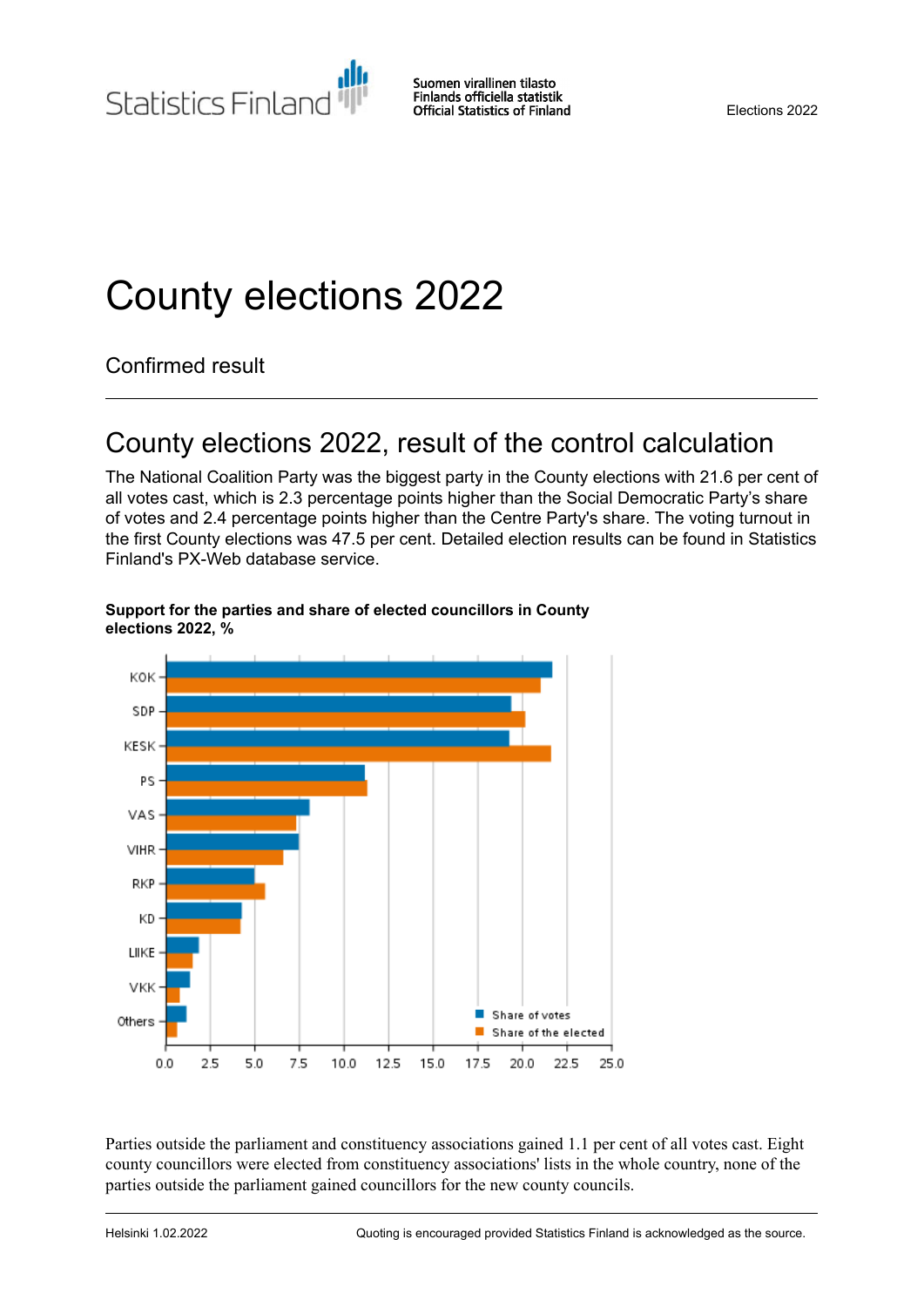In the County elections, candidates were nominated in the wellbeing services counties. When examining the votes cast in municipalities, in all wellbeing services counties the majority of votes cast in the municipality went to a candidate living in the same municipality. The share was largest in the wellbeing services county of Vantaa and Kerava, where candidates living in the municipality received 92.9 per cent of the votes cast in the same municipality. The share was lowest in the wellbeing services county of Southwest Finland, 66.5 per cent. Examined by municipality, the biggest share of votes was cast for candidates living in the same municipality in Kouvola (95.9%) and the smallest in Pyhäranta (29.1%).





Altogether 735 (53.3%) of all elected councillors in the County elections were women. Female candidates gained 51.6 per cent of all votes cast. The share of women among elected councillors was highest in the wellbeing services county of Western Uusimaa (68.4%) and lowest in the wellbeing services counties of South Karelia, South Ostrobothnia and Central Ostrobothnia (44.1%). Of all elected councillors in the County elections, 76.7 per cent were municipal councillors and 7.8 per cent Members of Parliament. The share of municipal councillors and MPs among elected councillors was highest for the Finns Party, of whom 94.2 per cent were municipal councillors and 15.5 per cent MPs.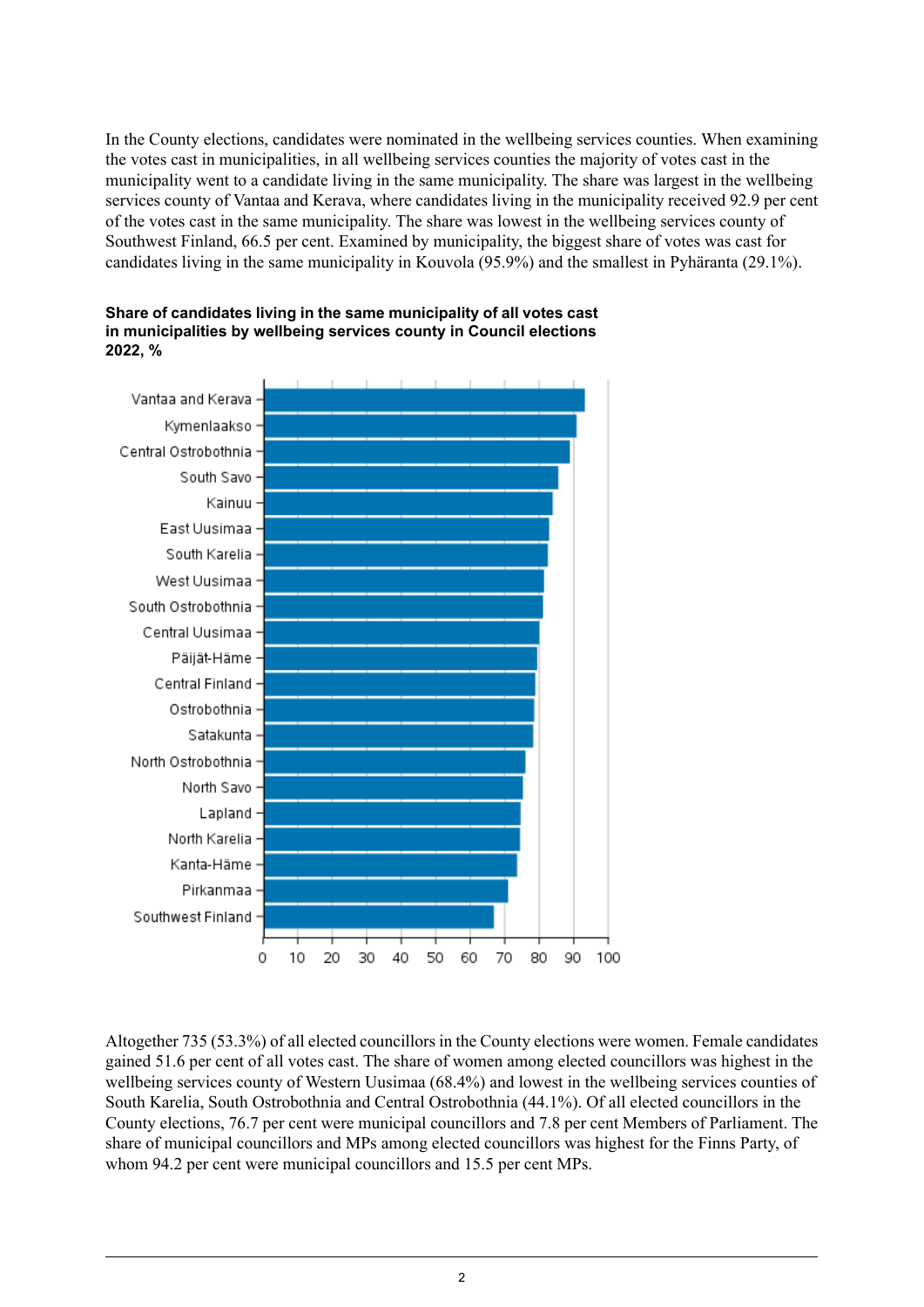#### **Women's and men's shares of elected councillors by wellbeing services county in County elections 2022, %**



## Voting turnout

The voting percentage in the County elections was 47.5 per cent. Women voted in the elections more actively than men, women's voting percentage was 50.1, or 5.3 percentage points higher than men's voting percentage. Of all who voted, 55.8 per cent voted in advance.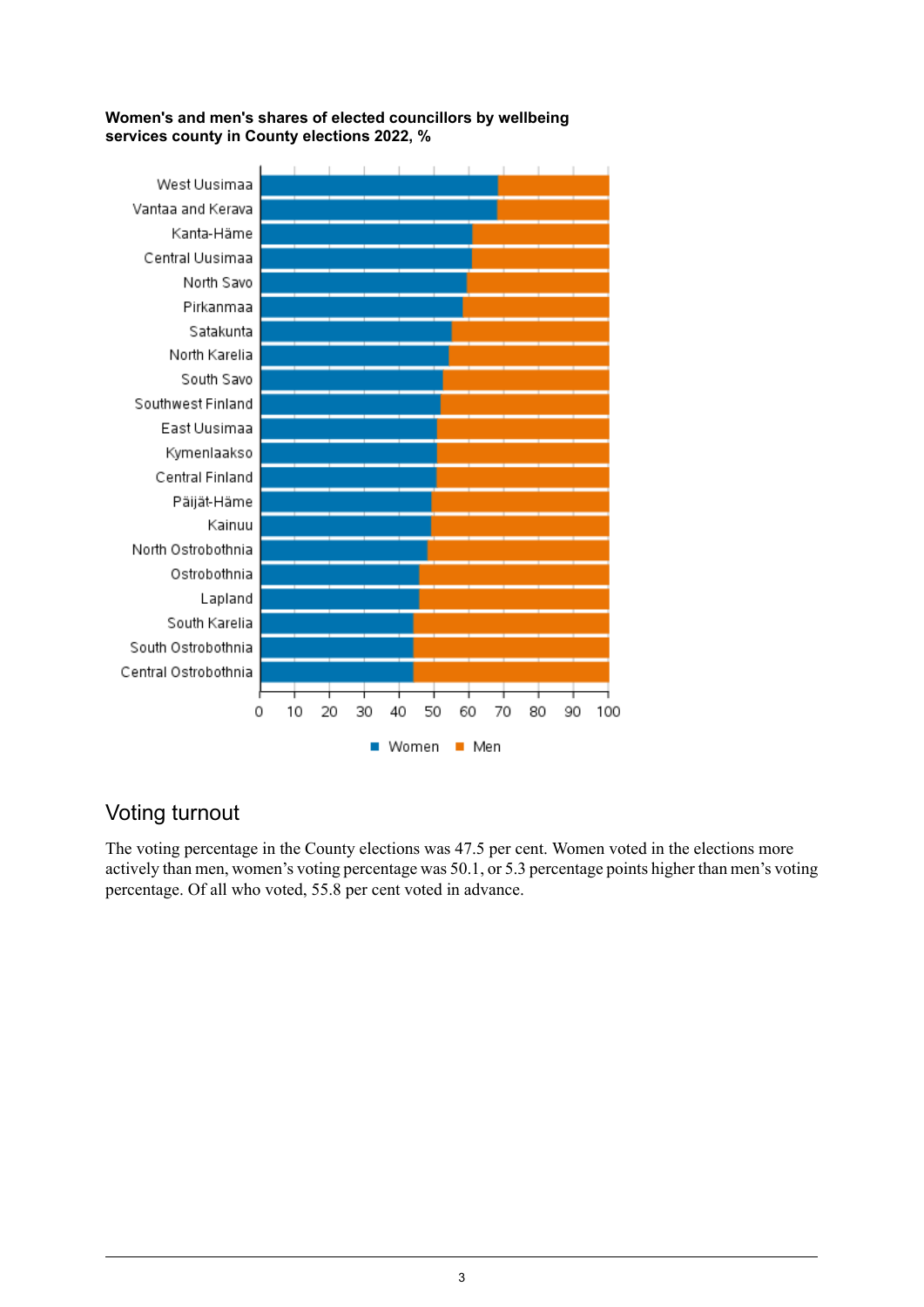

#### **Voting turnout in County elections 2022,%**

Examined by wellbeing services county, voting turnout was highest in the wellbeing services county of Ostrobothnia (53.9 per cent) and lowest in the wellbeing services county of Vantaa and Kerava (39.3 per cent). The voting percentage was lower in all wellbeing services counties than in the previous elections, that is, the Municipal elections 2021. Examined by municipality, the voting percentage was highest in Luoto (66.3 per cent) and lowest in Vantaa (38.1 per cent).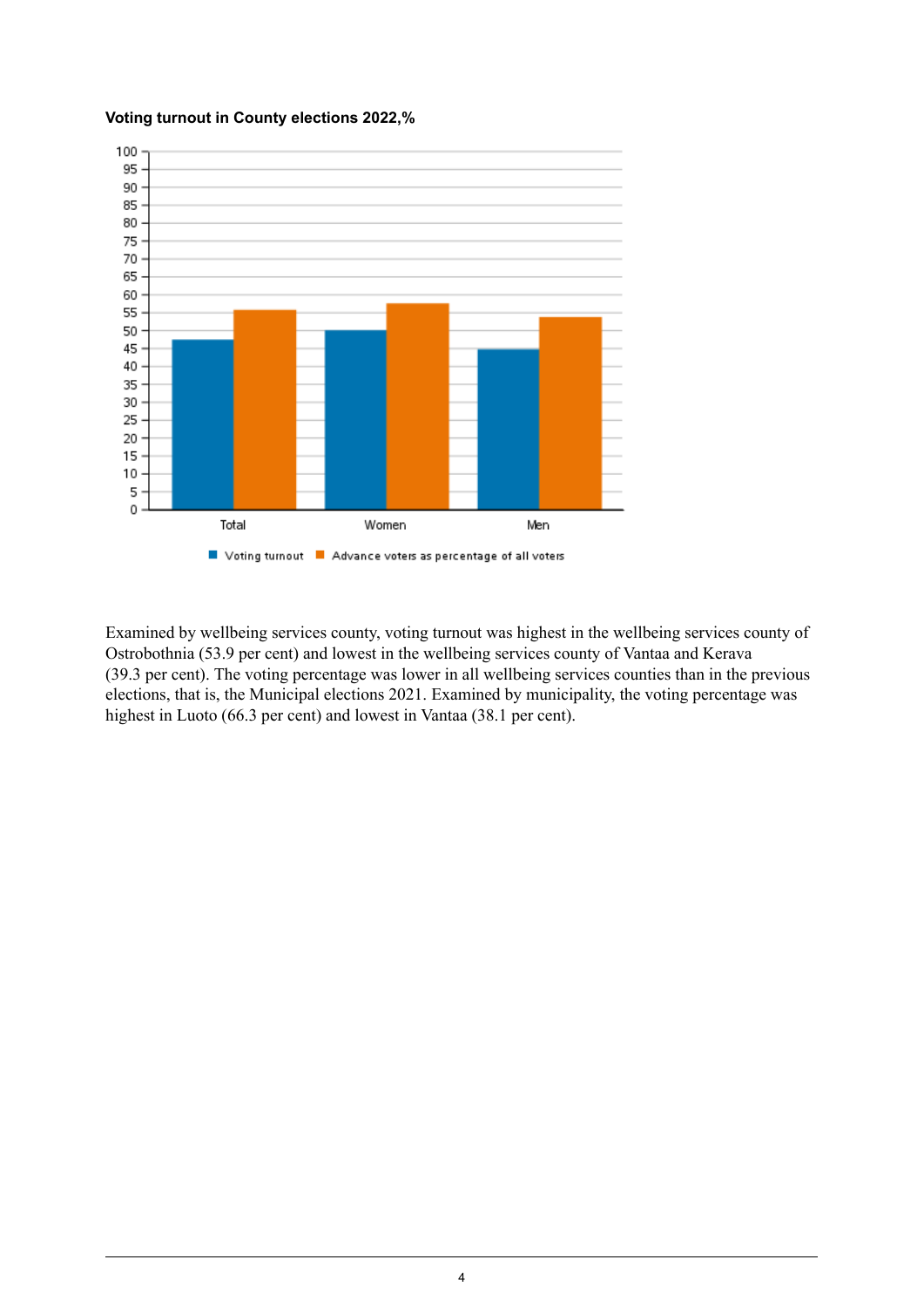

#### **Voting percentage by wellbeing services county in Municipal elections 2021 and in County elections 2022, %**

## Statistics Finland's election result services

On 14 January 2022, Statistics Finland published data on the background of County election candidates analysing the candidates'sex distribution, age, origin, education and income level compared to corresponding data on persons entitled to vote. The data will be updated on 16 February 2022 with background data on the elected councillors. The review on voting turnover will be published on 27 April 2022, which will examine voting turnout by means of unit-level background factors, such as age, sex, education and income.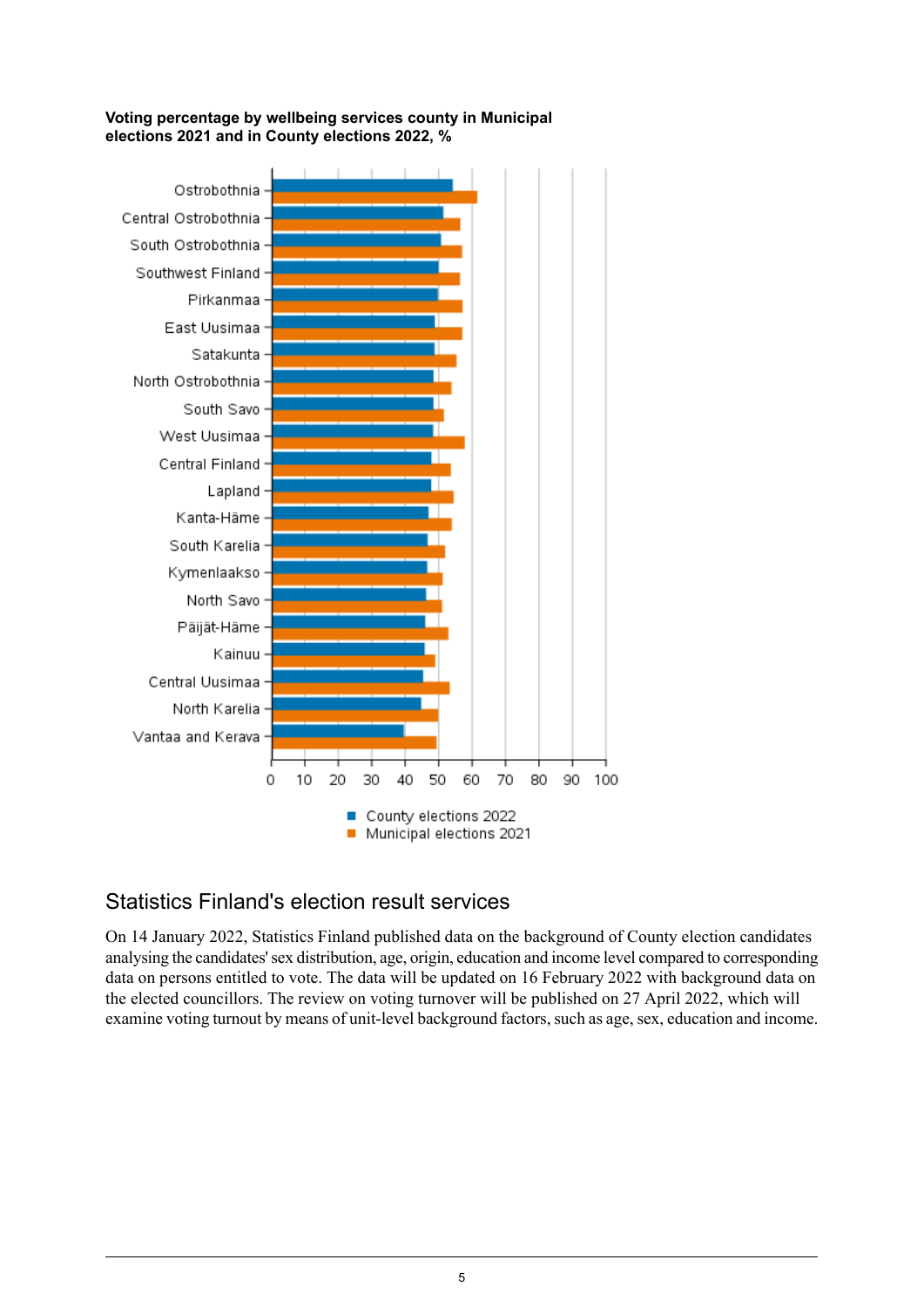## **Contents**

## **Tables**

### **Appendix tables**

| Appendix table 1. Support for parties in 2019 Parliamentary elections, 2021 Municipal elections and 2022 County |  |
|-----------------------------------------------------------------------------------------------------------------|--|
|                                                                                                                 |  |

| County elections, quality description. |  |
|----------------------------------------|--|
|----------------------------------------|--|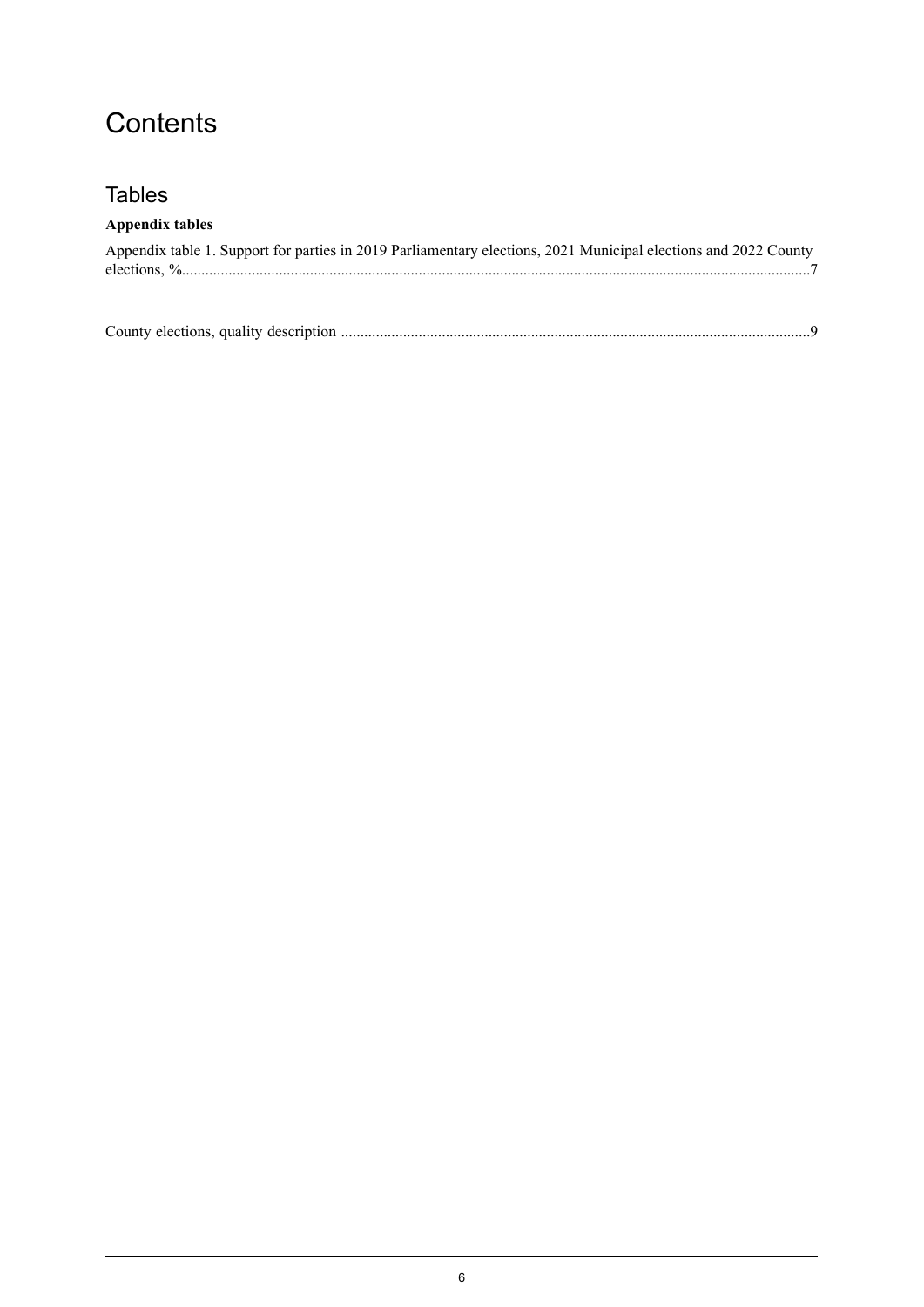## Appendix tables

#### <span id="page-6-0"></span>**Appendix table 1. Support for parties in 2019 Parliamentary elections, 2021 Municipal elections and 2022 County elections, %**

|               |          | <b>KOK</b> | <b>SDP</b> | <b>KESK</b> | <b>PS</b> | <b>VAS</b> | <b>VIHR</b> | <b>RKP</b>     | ΚD  | <b>LIIKE</b> | Others |
|---------------|----------|------------|------------|-------------|-----------|------------|-------------|----------------|-----|--------------|--------|
| East          | CE. 2022 | 22.8       | 15.9       | 5.4         | 7.5       | 3.1        | 7.3         | 32.8           | 1.4 | 3.3          | 0.3    |
| Uusimaa       | ME. 2021 | 20.8       | 15.5       | 7.7         | 10.0      | 2.7        | 10.3        | 28.2           | 1.9 | 1.9          | 0.9    |
|               | PE. 2019 | 13.1       | 16.6       | 7.6         | 13.6      | 3.9        | 9.3         | 26.0           | 2.2 | 4.2          | 3.4    |
| Central       | CE. 2022 | 25.4       | 22.6       | 12.9        | 14.1      | 5.6        | 6.6         | 0.5            | 3.3 | 1.6          | 7.5    |
| Uusimaa       | ME. 2021 | 23.5       | 18.4       | 12.8        | 18.6      | 4.7        | 10.1        | 0.6            | 2.9 | 1.0          | 7.4    |
|               | PE. 2019 | 21.2       | 19.2       | 11.0        | 18.2      | 4.9        | 11.3        | 1.3            | 3.0 | 5.4          | 4.5    |
| West          | CE. 2022 | 32.6       | 15.9       | 4.5         | 7.9       | 4.8        | 11.7        | 14.5           | 3.5 | 1.8          | 2.8    |
| Uusimaa       | ME. 2021 | 29.5       | 14.9       | 4.0         | 11.1      | 4.1        | 15.1        | 12.8           | 3.2 | 1.8          | 3.4    |
|               | PE. 2019 | 12.8       | 15.6       | 4.9         | 24.7      | 4.2        | 14.9        | 12.2           | 2.6 | 3.9          | 4.2    |
| Vantaa        | CE. 2022 | 26.9       | 23.3       | 4.5         | 11.8      | 8.5        | 12.9        | 2.1            | 3.7 | 4.1          | 2.2    |
| and<br>Kerava | ME. 2021 | 24.7       | 22.6       | 4.4         | 17.3      | 7.1        | 13.4        | 2.7            | 3.6 | 2.9          | 1.3    |
|               | PE. 2019 | 18.4       | 21.1       | 5.3         | 18.9      | 6.3        | 14.2        | 2.6            | 3.0 | 5.1          | 5.1    |
| Southwest     | CE. 2022 | 23.6       | 19.0       | 15.0        | 10.1      | 12.4       | 9.2         | 4.7            | 2.6 | 2.0          | 1.5    |
| Finland       | ME. 2021 | 23.6       | 18.0       | 12.0        | 14.8      | 10.4       | 10.6        | 5.0            | 2.1 | 1.6          | 2.0    |
|               | PE. 2019 | 19.1       | 17.8       | 10.8        | 18.9      | 12.8       | 9.2         | 5.5            | 1.9 | 1.9          | 2.1    |
| Satakunta     | CE. 2022 | 19.6       | 28.1       | 19.5        | 13.5      | 9.7        | 4.3         | 0.2            | 2.7 | 0.5          | 1.9    |
|               | ME. 2021 | 19.7       | 24.7       | 16.2        | 17.6      | 10.1       | 6.6         | 0.2            | 4.0 | 0.4          | 0.6    |
|               | PE. 2019 | 24.1       | 25.2       | 16.7        | 14.1      | 10.0       | 6.0         | 0.1            | 2.7 | 0.4          | 0.7    |
| Kanta-        | CE. 2022 | 22.9       | 25.0       | 15.2        | 11.6      | 10.2       | 5.7         | 0.1            | 5.2 | 2.2          | 1.8    |
| Häme          | ME. 2021 | 24.2       | 23.4       | 12.8        | 17.0      | 8.1        | 7.2         | 0.2            | 4.3 | 0.8          | 2.1    |
|               | PE. 2019 | 19.7       | 24.8       | 10.4        | 18.9      | 8.8        | 8.0         | 0.2            | 5.2 | 1.6          | 2.3    |
| Pirkanmaa     | CE. 2022 | 25.8       | 22.1       | 9.6         | 11.7      | 10.7       | 10.0        | 0.2            | 5.9 | 1.5          | 2.6    |
|               | ME. 2021 | 24.2       | 22.5       | 9.1         | 15.7      | 8.5        | 11.6        | 0.1            | 4.8 | 0.9          | 2.6    |
|               | PE. 2019 | 17.3       | 22.1       | 8.9         | 18.5      | 8.1        | 12.4        | 0.1            | 5.8 | 2.4          | 4.4    |
| Päijät-       | CE. 2022 | 24.5       | 24.7       | 15.4        | 13.9      | 4.8        | 4.7         | 0.6            | 8.8 | 1.5          | 1.2    |
| Häme          | ME. 2021 | 21.8       | 21.8       | 11.3        | 17.2      | 3.8        | 6.9         | 0.4            | 5.1 | 1.2          | 10.6   |
|               | PE. 2019 | 22.0       | 23.5       | 10.5        | 19.2      | 6.0        | 8.7         | 0.3            | 6.0 | 1.6          | 2.3    |
| Kymenlaakso   | CE. 2022 | 23.3       | 27.1       | 12.4        | 17.1      | 5.6        | 5.0         | 0.4            | 3.5 | 4.3          | 1.2    |
|               | ME. 2021 | 22.8       | 24.3       | 11.1        | 21.4      | 5.5        | 7.1         | 0.7            | 3.6 | 2.7          | 0.7    |
|               | PE. 2019 | 21.1       | 24.6       | 11.0        | 18.5      | 6.5        | 8.8         |                | 5.0 | 1.8          | 2.8    |
| South         | CE. 2022 | 23.5       | 25.1       | 21.9        | 10.6      | 2.5        | 8.6         |                | 2.9 | 0.5          | 4.5    |
| Karelia       | ME. 2021 | 22.0       | 24.0       | 20.1        | 15.0      | 2.0        | 8.7         | $\Box$         | 4.0 | 0.9          | 3.3    |
|               | PE. 2019 | 18.7       | 27.3       | 15.5        | 17.5      | 2.9        | 10.4        |                | 3.9 | 1.7          | 2.3    |
| South         | CE. 2022 | 17.9       | 19.5       | 32.5        | 8.9       | 2.7        | 4.9         |                | 3.6 | 8.3          | 1.7    |
| Savo          | ME. 2021 | 17.1       | 21.0       | 28.2        | 13.0      | 2.8        | 6.4         | $\blacksquare$ | 4.8 | 4.9          | 1.8    |
|               | PE. 2019 | 16.6       | 21.4       | 23.0        | 18.8      | 2.9        | 9.6         |                | 4.5 | 1.3          | 1.9    |
| North         | CE. 2022 | 16.8       | 19.0       | 28.5        | 10.0      | 8.2        | 6.3         | 0.1            | 7.9 | 2.3          | 0.9    |
| Savo          | ME. 2021 | 17.1       | 16.5       | 28.3        | 14.4      | 7.7        | 8.0         | 0.1            | 5.0 | 1.6          | 1.3    |
|               | PE. 2019 | 17.5       | 14.7       | 21.9        | 14.7      | 8.4        | 9.4         |                | 8.5 | 1.9          | 3.0    |
| North         | CE. 2022 | 13.7       | 21.8       | 32.6        | 10.9      | 8.3        | 5.9         |                | 3.4 | 2.0          | 1.3    |
| Karelia       | ME. 2021 | 11.7       | 23.6       | 29.0        | 15.2      | 6.1        | 6.8         |                | 3.8 | 2.7          | 1.2    |
|               | PE. 2019 | 18.7       | 21.4       | 24.5        | 9.1       | 5.2        | 9.9         |                | 6.6 | 1.0          | 3.4    |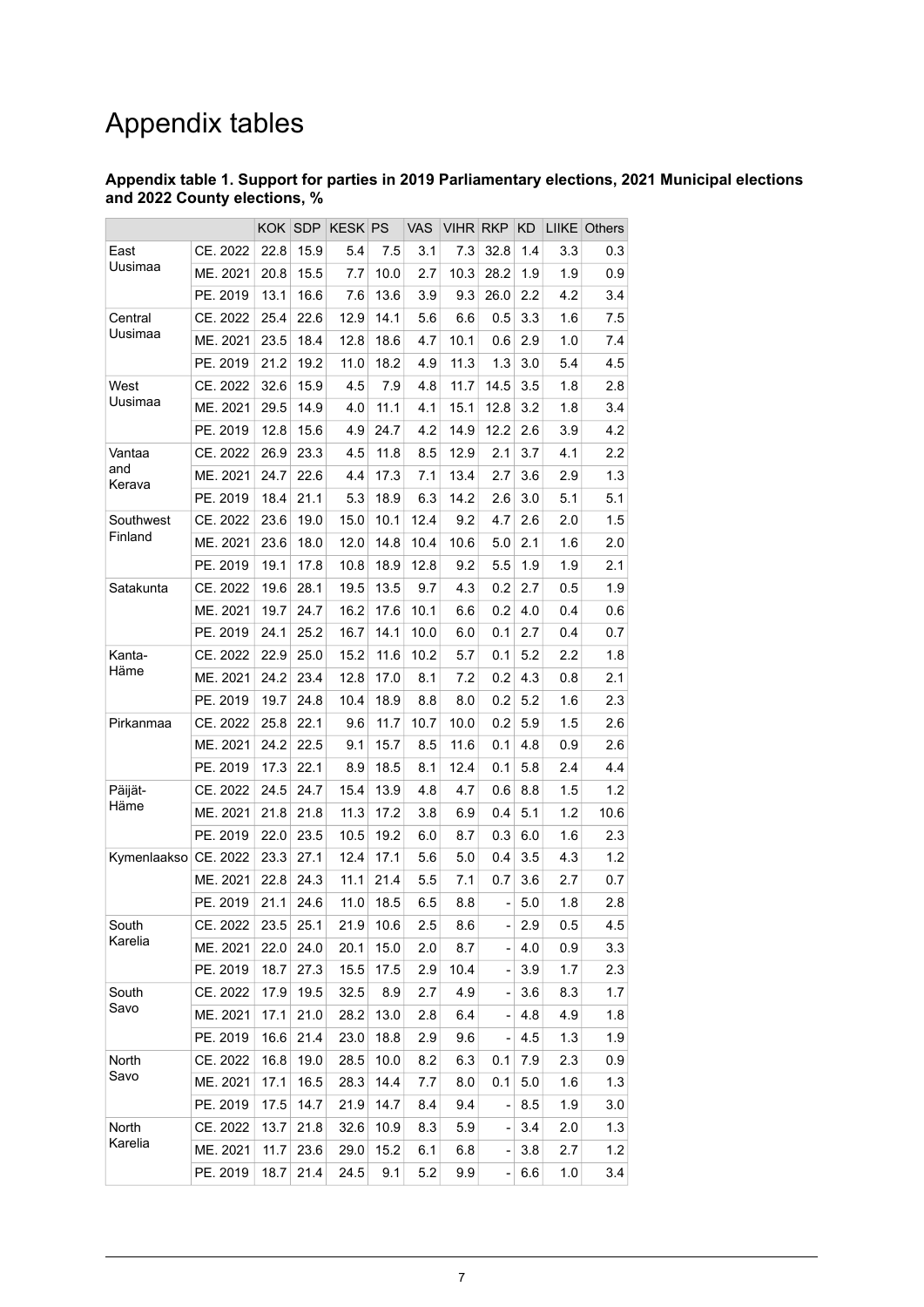|              |          | <b>KOK</b> | <b>SDP</b> | <b>KESK PS</b> |      | <b>VAS</b> | <b>VIHR RKP</b> |                | <b>KD</b> | LIIKE                        | <b>Others</b> |
|--------------|----------|------------|------------|----------------|------|------------|-----------------|----------------|-----------|------------------------------|---------------|
| Central      | CE. 2022 | 15.9       | 22.0       | 25.4           | 10.3 | 8.7        | 9.6             | 0.1            | 5.3       | 0.9                          | 1.9           |
| Finland      | ME. 2021 | 15.1       | 20.3       | 21.3           | 14.7 | 8.2        | 11.3            | 0.2            | 5.5       | 0.7                          | 2.7           |
|              | PE. 2019 | 18.0       | 18.9       | 19.8           | 12.7 | 8.3        | 11.5            |                | 5.7       | 2.8                          | 2.4           |
| South        | CE. 2022 | 25.3       | 10.0       | 37.4           | 13.7 | 2.8        | 2.6             | $\overline{a}$ | 5.2       | 0.5                          | 2.5           |
| Ostrobothnia | ME. 2021 | 22.9       | 9.9        | 36.4           | 18.0 | 2.6        | 3.2             | 0.0            | 6.0       | 0.3                          | 0.7           |
|              | PE. 2019 | 22.0       | 10.8       | 31.6           | 17.7 | 2.8        | 4.2             | 0.4            | 6.4       | $\overline{\phantom{a}}$     | 4.1           |
| Ostrobothnia | CE. 2022 | 10.2       | 13.6       | 4.2            | 7.6  | 2.7        | 2.4             | 50.1           | 7.0       | 0.5                          | 1.6           |
|              | ME. 2021 | 8.8        | 13.0       | 3.6            | 8.9  | 3.1        | 3.1             | 48.8           | 7.3       | 0.1                          | 3.4           |
|              | PE. 2019 | 10.9       | 15.2       | 3.5            | 7.0  | 3.6        | 3.5             | 48.4           | 6.8       | $\overline{\phantom{a}}$     | 1.1           |
| Central      | CE. 2022 | 11.4       | 14.4       | 38.2           | 12.6 | 3.5        | 3.5             | 7.1            | 6.9       | 0.5                          | 2.1           |
| Ostrobothnia | ME. 2021 | 11.9       | 15.9       | 33.2           | 16.6 | 3.5        | 3.6             | 7.3            | 7.7       | $\overline{a}$               | 0.4           |
|              | PE. 2019 | 19.6       | 16.1       | 31.1           | 7.4  | 4.1        | 6.0             | 6.3            | 7.3       | $\qquad \qquad \blacksquare$ | 2.1           |
| North        | CE. 2022 | 15.5       | 11.6       | 39.6           | 10.8 | 10.3       | 6.4             | 0.3            | 2.0       | 1.2                          | 2.4           |
| Ostrobothnia | ME. 2021 | 15.8       | 10.4       | 34.3           | 15.2 | 11.2       | 7.8             | 0.2            | 2.0       | 1.0                          | 2.1           |
|              | PE. 2019 | 20.4       | 10.4       | 30.2           | 11.5 | 12.1       | 8.2             | 0.2            | 2.2       | 0.7                          | 4.2           |
| Kainuu       | CE. 2022 | 13.8       | 9.7        | 37.9           | 13.1 | 16.0       | 5.1             |                | 3.3       | 0.4                          | 0.9           |
|              | ME. 2021 | 13.4       | 7.8        | 34.5           | 18.1 | 16.5       | 5.5             |                | 3.2       | 0.6                          | 0.2           |
|              | PE. 2019 | 20.4       | 9.6        | 31.3           | 7.7  | 18.5       | 6.2             | 0.1            | 2.2       | 0.4                          | 3.5           |
| Lapland      | CE. 2022 | 12.6       | 14.5       | 34.7           | 12.1 | 13.5       | 3.3             | 0.4            | 1.8       | 0.1                          | 7.0           |
|              | ME. 2021 | 13.8       | 13.9       | 30.4           | 14.6 | 13.3       | 5.0             | 0.2            | 1.3       | $\qquad \qquad \blacksquare$ | 7.4           |
|              | PE. 2019 | 17.2       | 13.5       | 29.2           | 11.3 | 14.2       | 9.7             | 0.1            | 1.1       | 2.0                          | 1.8           |
| Total        | CE. 2022 | 21.6       | 19.3       | 19.2           | 11.1 | 8.0        | 7.4             | 4.9            | 4.2       | 1.8                          | 2.4           |
|              | ME. 2021 | 20.7       | 18.3       | 16.8           | 15.2 | 7.2        | 9.1             | 4.7            | 3.9       | 1.3                          | 2.8           |
|              | PE. 2019 | 18.3       | 18.4       | 15.4           | 16.4 | 7.8        | 9.8             | 4.4            | 4.2       | 2.1                          | 3.1           |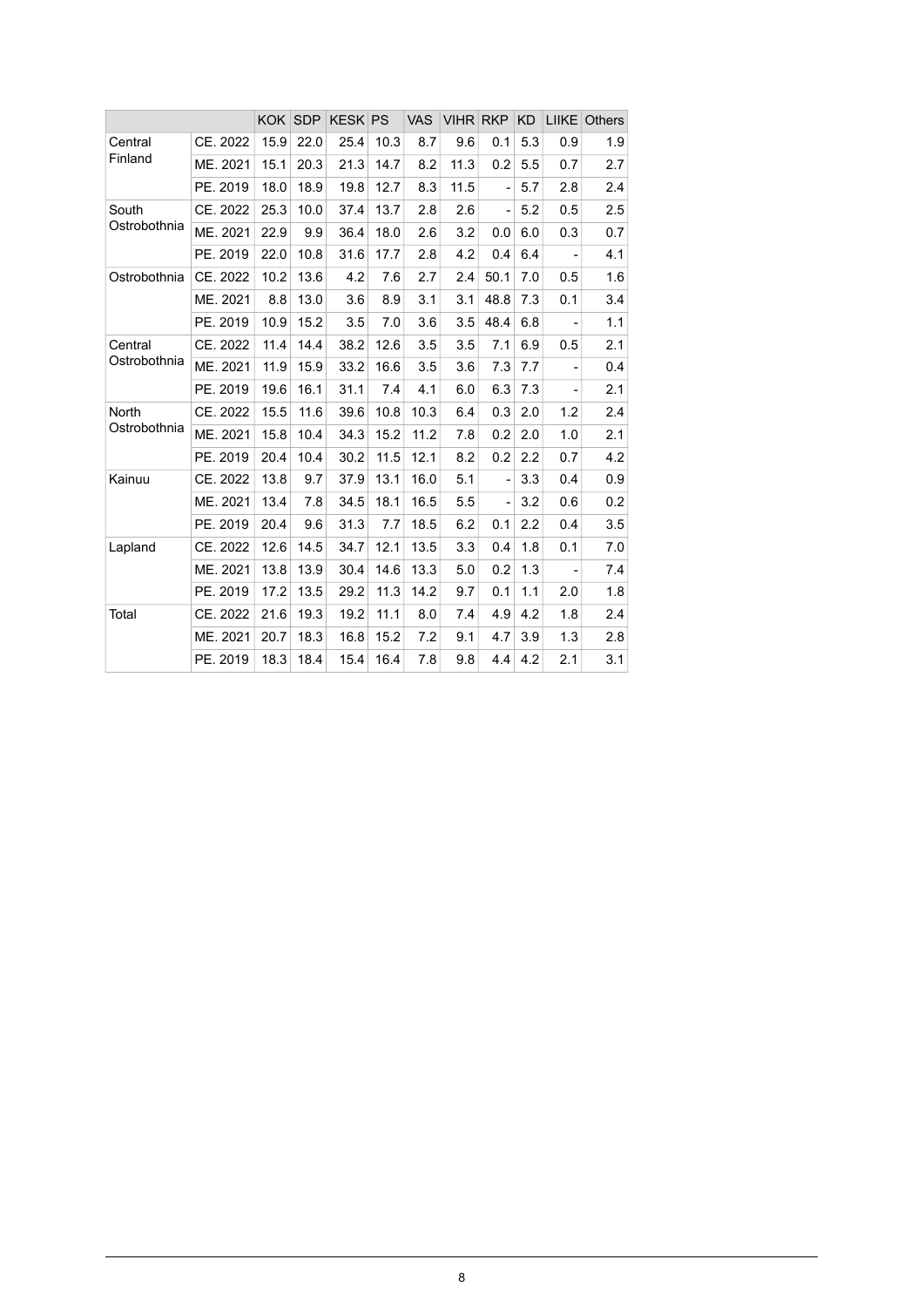## <span id="page-8-0"></span>County elections, quality description

## 1. Relevance of statistical information

### **1.1 Summary of the information content of statistics**

Statistics Finland produces official statistics on the county elections containing key data on the candidates, elected councillors, those entitled to vote, those who voted and support gained by the parties. Statistics Finland's statistics pages on county elections also contain analyses on the backgrounds of the candidates and elected councillors and on those who voted, database tables (most detailed level: voting district).

#### **1.2 Essential concepts**

#### *General*

According to the health and social services reform (HE 241/2020), 21 wellbeing services counties are established in Mainland Finland.

The legislation concerning wellbeing services counties entered into force on 1 July 2021.

According to Section 8 of the Election Act, a municipality forms one voting district unless it needs to be divided into several voting districts. There are no more exact stipulations on the size or population of the voting districts in the Election Act. The council decides on voting districts.

The voting district division that takes effect on 1 January 2022 and that is based on the voting district division decisions notified by municipalities to the Digital and Population Data Services Agency by 31 August 2021 is followed in the 2022 county elections.

The City of Helsinki is not a wellbeing services county and does not belong to any wellbeing services county, so county elections are not held there.

In the county elections to be held on 23 January 2022, the number of municipalities belonging to the 21 wellbeing services counties is 292 in Mainland Finland.

In Section 7 of the Act on implementing the reform of health, social and rescue services and the related legislation (616/2021, Chapter 2, Sections 6 and 7) the wellbeing services counties are:

- 1. The wellbeing services county of East Uusimaa, which consists of the following municipalities in the region of Uusimaa: Askola, Lapinjärvi, Loviisa, Myrskylä, Porvoo, Pukkila, and Sipoo;
- 2. The wellbeing services county of Central Uusimaa, which consists of the following municipalities in the region of Uusimaa: Hyvinkää, Järvenpää, Nurmijärvi, Mäntsälä, Tuusula, and Pornainen;
- 3. The wellbeing services county of West Uusimaa, which consists of the following municipalities in the region of Uusimaa: Espoo, Hanko, Inkoo, Karkkila, Kauniainen, Kirkkonummi, Lohja, Raasepori, Siuntio, and Vihti;
- 4. The wellbeing services county of Vantaa and Kerava, which consists of the cities of Vantaa and Kerava in the region of Uusimaa;
- 5. The wellbeing services county of Southwest Finland, which consists of the municipalities in the region of Southwest Finland;
- 6. The wellbeing services county of Satakunta, which consists of the municipalities in the region of Satakunta;
- 7. The wellbeing services county of Kanta-Häme, which consists of the municipalities in the region of Kanta-Häme;
- 8. The wellbeing services county of Pirkanmaa, which consists of the municipalities in the region of Pirkanmaa;
- 9. The wellbeing services county of Päijät-Häme, which consists of the municipalities in the region of Päijät-Häme;
- 10. The wellbeing services county of Kymenlaakso, which consists of the municipalities in the region of Kymenlaakso;
- 11. The wellbeing services county of South Karelia, which consists of the municipalities in the region of South Karelia;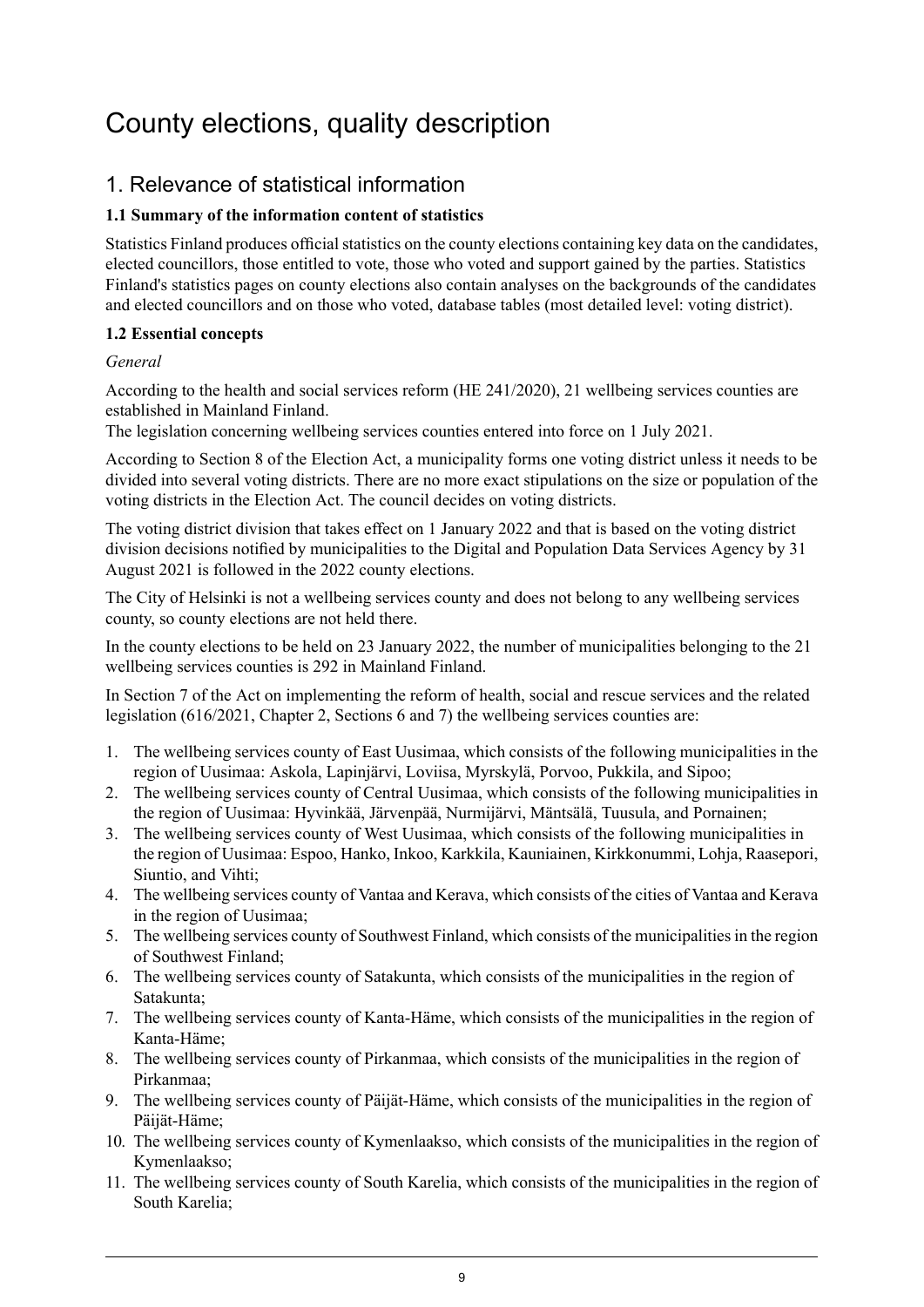- 12. The wellbeing services county of South Savo, which consists of the municipalities in the region of South Savo;
- 13. The wellbeing services county of North Savo, which consists of the municipalities in the region of North Savo;
- 14. The wellbeing services county of North Karelia, which consists of the municipalities in the region of North Karelia;
- 15. The wellbeing services county of Central Finland, which consists of the municipalities in the region of Central Finland;
- 16. The wellbeing services county of South Ostrobothnia, which consists of the municipalities in the region of South Ostrobothnia;
- 17. The wellbeing services county of Ostrobothnia, which consists of the municipalities in the region of Ostrobothnia;
- 18. The wellbeing services county of Central Ostrobothnia, which consists of the municipalities in the region of Central Ostrobothnia;
- 19. The wellbeing services county of North Ostrobothnia, which consists of the municipalities in the region of North Ostrobothnia;
- 20. The wellbeing services county of Kainuu, which consists of the municipalities in the region of Kainuu;
- 21. The wellbeing services county of Lapland, which consists of the municipalitiesin the region of Lapland

The county elections will be held simultaneously with municipal elections starting from 2025. The elections are direct, secret and proportional and the right to vote is equal.

In the county elections the constituency is the wellbeing services county. The highest decision-making power in the wellbeing services county is exercised by the county council, the members and deputy members of which are elected by means of county elections. The term of the council is four years.

However, the first county elections will be held as separate elections on Sunday 23 January 2022. The county election committees will confirm the results of the county elections on 26 January 2022. The term of office of the county councils elected in these elections runs from 1 March 2022 to 31 May 2025 (616/2021, Chapter 2, Section 16).

#### *Legislation on elections*

The elections are conducted in accordance with the Election Act in force. (Election Act in force http://www.finlex.fi/en/laki/kaannokset/1998/en19980714), more details on the Ministry of Justice's web pages www.vaalit.fi (=> election data => legislation) and www.finlex.fi, Election Act (714/1998).

Act on wellbeing services counties (611/2021): Section 23 County elections, Section 24 Number of councillors, Section 25 Deputy councillors, Section 28 Right to vote in county elections and the right to vote in a referendum in a wellbeing services county, Section 31 Referendum in a wellbeing services county, Section 76 General eligibility, Section 77 Eligibility to a county council.

#### HE 241/2020

#### *Election provisions in other legislation:*

Act on local government structures (1698/2009), Act on division into counties and regions (614/2021), Act on organising healthcare, social welfare and rescue services in the Region of Uusimaa (615/2021), Act on implementing the reform of health, social and rescue services and the related legislation (616/2021).

#### *The main principles of holding elections*

All elections in Finland are held according to the following principles: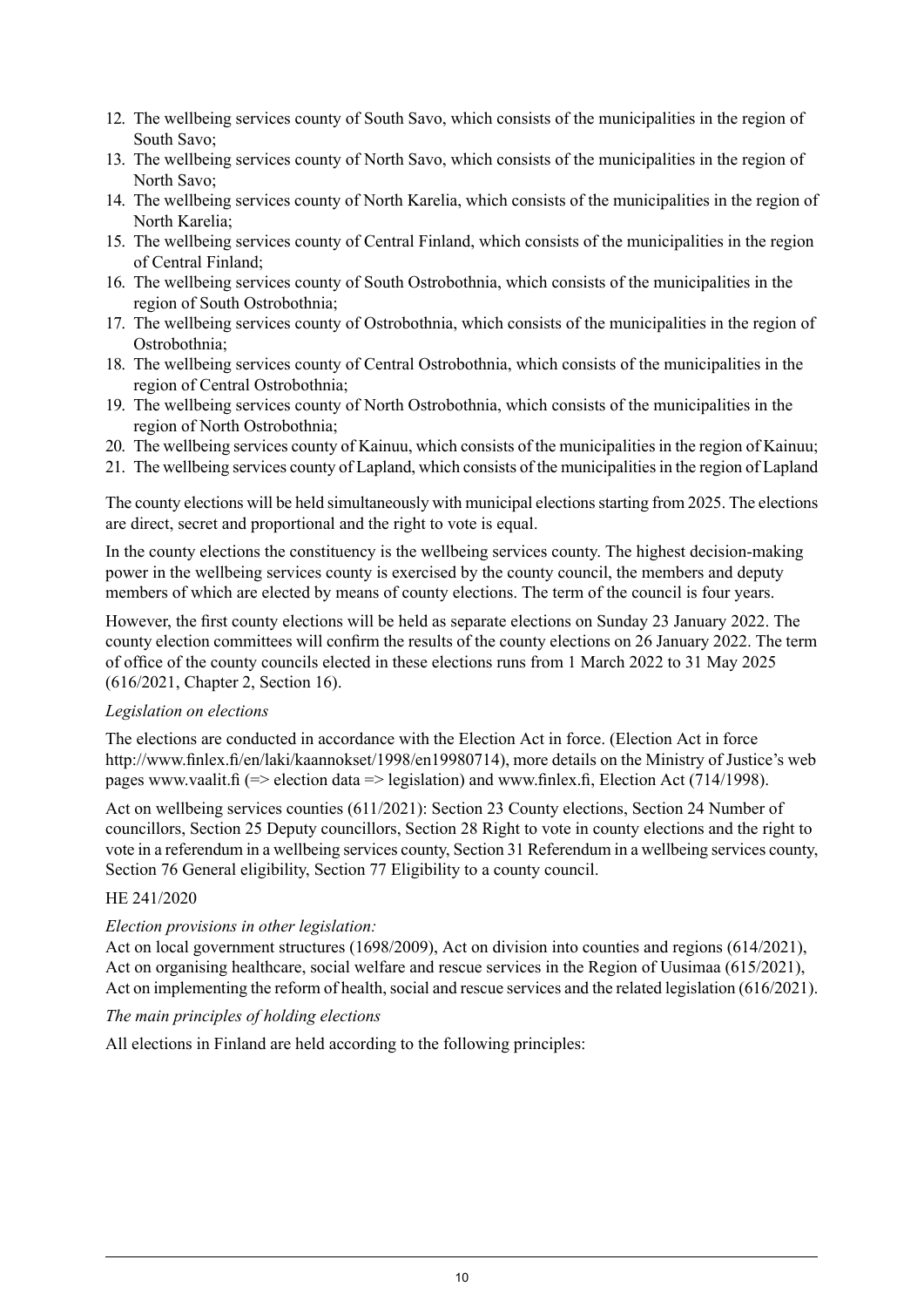- **The elections are direct.** Electors (those entitled to vote) vote direct for the persons they want to be elected.
- **The elections are proportional.** In proportional elections each party (or other group) gains seats in relation to the votes cast for it compared with the votes cast for other groups (not in presidential elections).
- **The elections are secret.** Secrecy of the ballot means that neither the election authorities nor anyone else get to know for whom voters have cast their votes or whether they have returned an empty ballot. By contrast, the information on whether a person entitled to vote has exercised his/her right, i.e. actually voted, is not covered by the secret of the ballot.
- **The right to vote is universal and equal.** Universal franchise meansthat the right to vote only depends on requirements which citizens usually fulfil. Equal franchise means that every person entitled to vote has an equal right to influence the election results. In general elections everybody has one vote.
- **Voting is personal**. The right to vote may not be used through an agent.
- **Voting must take place in front of election authorities.** An exception is postal voting that does not take place in front of election authorities. In postal voting, the voter needs to have two witnesses who attest, by their signatures, that voting has taken place in such a manner that election secrecy has been preserved and electoral freedom respected while voting.
- **The Finnish election system is a combination of voting for individuals and parties**, where a vote goes to both a party and a person (not in presidential elections).

The election day for the first county elections is Sunday 23 January 2022. The county election committees will confirm the results of the county elections on 26 January 2022.

The county elections are proportional, open list elections in the same way as the municipal elections. Proportional elections mean that a party gains seats in the elected organ, in this case the county council, in proportion to the votes cast for it in the elections. If a party gains around 20 per cent of the votes cast, it should also gain around 20 per cent of the seats. Proportionality is implemented also in the county elections with the so-called d'Hondt method, which is also used in the parliamentary elections, municipal elections and the European parliament elections.

In county elections the constituency is the wellbeing services county. The candidates are nominated for the entire wellbeing services county, voters only vote for the candidates in their own wellbeing services county and the result is calculated for each wellbeing services county.

The highest decision-making power in the wellbeing services county is exercised by the county council, the members and deputy members of which are elected by means of county elections. The effective day for defining the population of the wellbeing services county determining the size of a county council is 31 August 2021 (616/2021, Chapter 2, Section 16). The term of office of the council is four years; the term of office of the county council will start on 1 March 2022.

Each county council decides its size, but the Act on wellbeing services counties stipulates that at least 59 councillors are elected in the smallest counties and at least 89 councillors in the largest ones.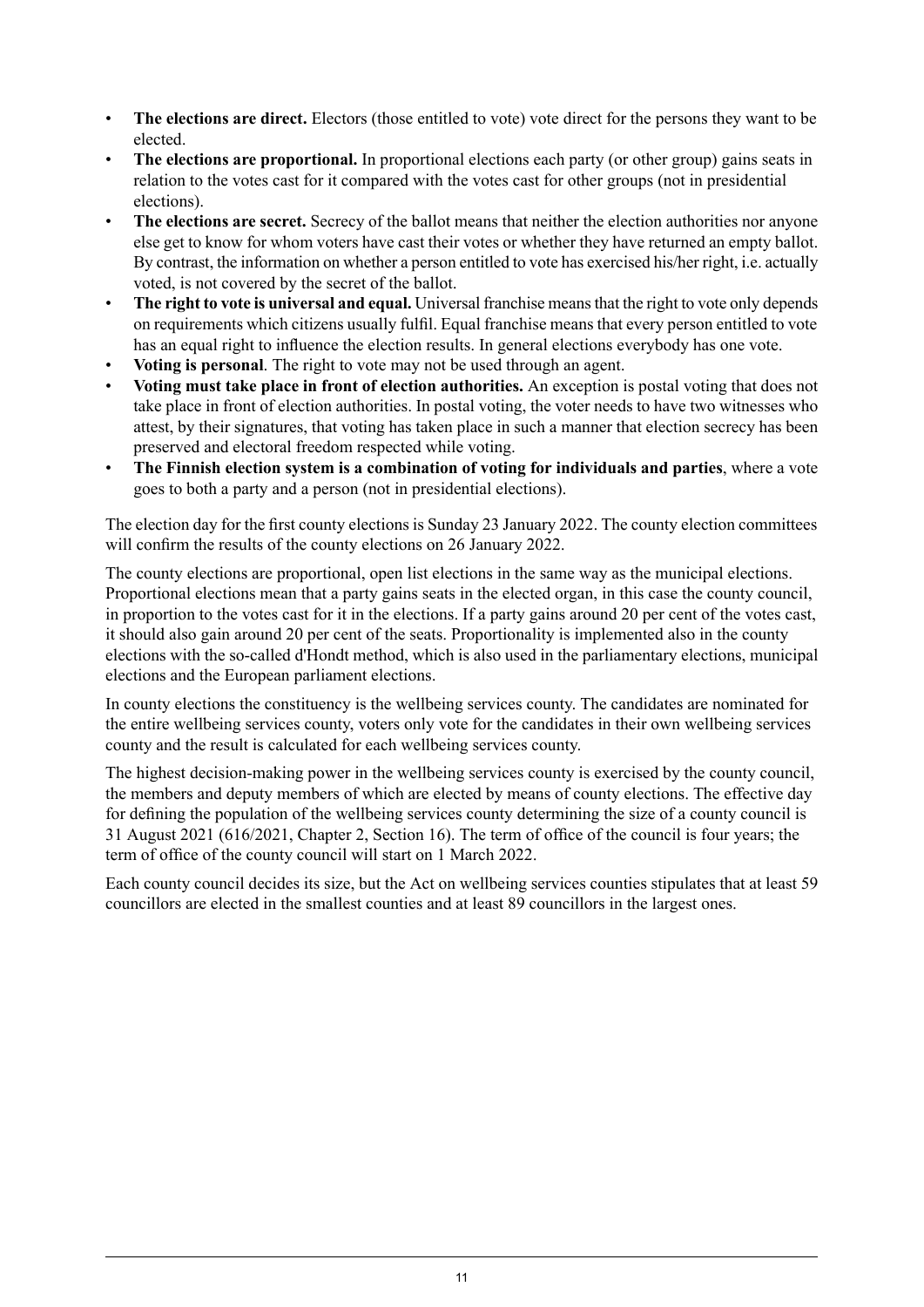**According to theinformation in the population information system on 31 August2021, the numbers of county councillors elected in the 2022 county elections in each wellbeing services county are as follows:**

| <b>Councillors</b> |
|--------------------|
| 59                 |
| 59                 |
| 59                 |
| 59                 |
| 59                 |
| 59                 |
| 59                 |
| 59                 |
| 59                 |
| 59                 |
| 59                 |
| 69                 |
| 69                 |
| 69                 |
| 69                 |
| 69                 |
| 69                 |
| 79                 |
| 79                 |
| 79                 |
| 79                 |
|                    |

#### *Right to vote and eligibility*

The right to vote in county elections is determined in the same way as in municipal elections: every person that has reached the age of 18 years no later than on election day of the election is entitled to vote provided that they are

- 1. Citizens of Finland or another Member State of the European Union or of Iceland and Norway and whose municipality of residence is a municipality in the wellbeing services county in question on the 51st day before the election day; or
- 2. Citizens of some other countries whose municipality of residence is a municipality in the wellbeing services county in question on the 51st day before the election day and who have had a municipality of residence in Finland for an uninterrupted period of two years calculated from the 51st day before the election day; or
- 3. Persons employed by the EU or an international organisation in Finland and family members of such persons whose municipality of residence is a municipality in the wellbeing services county in question on the 51st day before the election day, provided that their data have upon their request been registered in the Finnish Population Information System and they have notified to the Digital and Population Data Services Agency of their willingness to exercise the right to vote in the county elections in writing no later than 52 days before the election day.

Amendment to the Election Act (939/2017), which allows voting by post for Finnish citizens not resident in Finland *(NB no right to vote in county or municipal elections)* and other voters staying abroad at the time of the elections came into force on 1 November 2018. Persons entitled to vote resident abroad or staying abroad during the elections can vote by post from abroad. Postal voting was used for the first time in the 2019 Parliamentary elections and after that in the 2019 European Parliament elections.

*Voting register*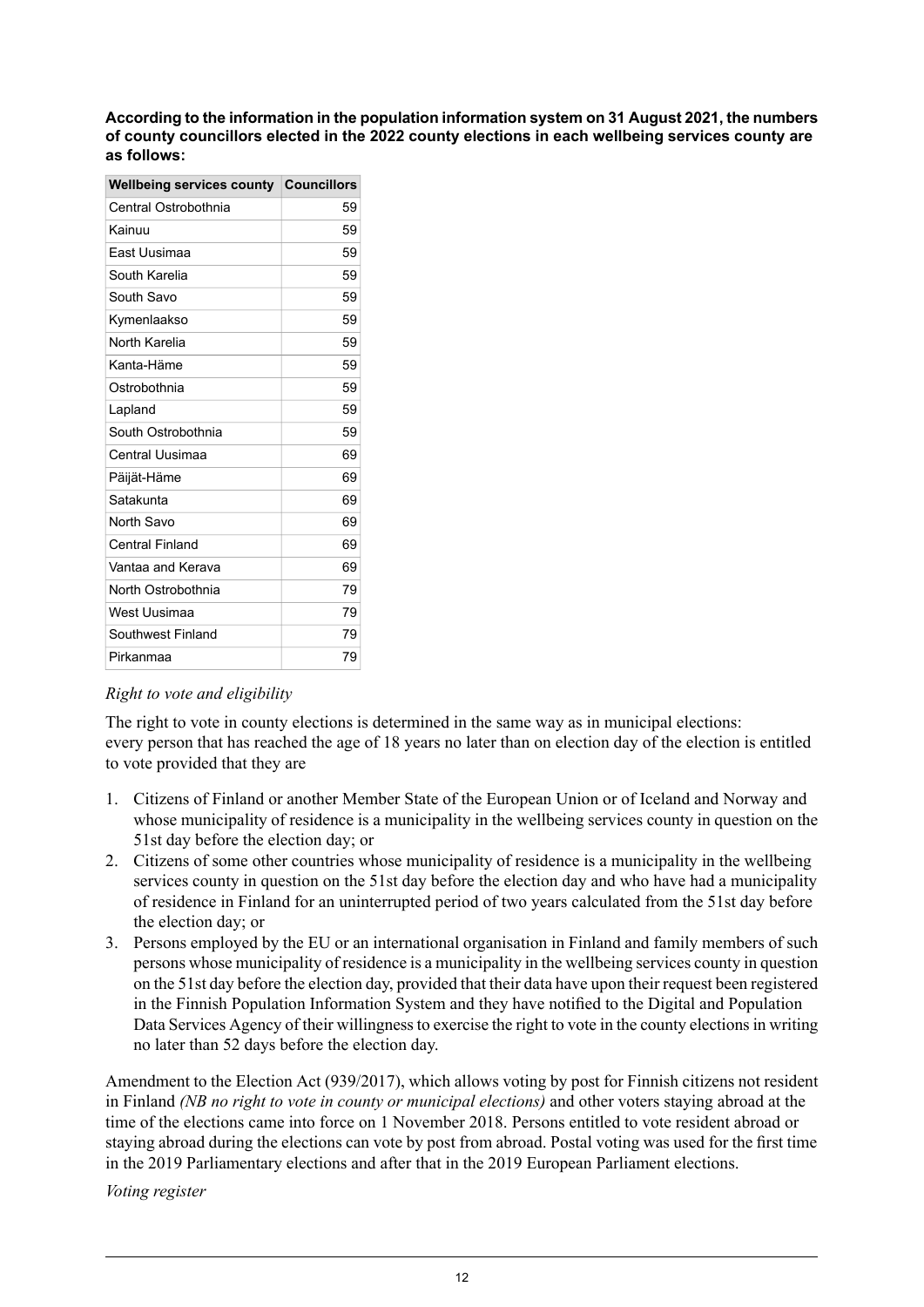The Digital and Population Data Services Agency compiles a register of persons entitled to vote (voting register) 46 days (8 December 2021) before the election day. The voting register includes the data on each person entitled to vote (name, personal identity code, municipality of residence and polling station on the election day) included in the Population Information System 51 days(3 December 2021) before the election day.

The voting register is publicly available 41 days (13 December 2021) before the election day. In addition, everyone in the register is sent a notice of their right to vote (card of information) not later than 24 days (30 December 2021) before the election day. The card states among other things the election day, the days for advance voting, the address of the polling station of the recipient and the addresses and telephone numbers of the election authorities. The voting register is later used to print out electoral rolls for the polling stations on the election day. Claims for correction of the register have to be submitted to the local register offices not later than 16 days(7 January 2022) before the election day and the Digital and Population Data Services Agency will decide the claims not later than 13 days (10 January 2022) before the election day.

The voting register becomes legally valid at noon 12 days prior to the election day, that is, on Tuesday 11 January 2022 at noon.

#### *Voting*

Persons with a right to vote can vote either 1) during advance voting, or 2) on the election Sunday (23 January 2022).

Advance votesin Finland (12 to 18 January 2022) are cast in general advance polling stations, in institutions and at voters' home under certain conditions. Each municipality has at least one general advance polling station. The largest municipalities usually have several general advance polling stations. Usually, the advance polling station is open on all seven days of advance voting.

Advance votes abroad (12 to 15 January 2022) are cast at Finnish embassies and their trade missions and Finnish vessels. General advance polling stations abroad are the Finnish embassies and their trade missions specified in a Government decree. Each person entitled to vote can vote in advance in general advance polling stations in Finland and abroad at Finnish embassies. Anyone entitled to vote in county elections can cast their vote at embassies regardless of which country or municipality the person lives in. Thus, for example, persons entitled to vote that are on holiday or working on a posting abroad can cast their vote at embassies.

On the election day an enfranchised person may vote only in the polling station of his or her own voting district. A voter need not give grounds for advance voting, but may freely choose between voting in advance or voting on the election day. Advance voting commences on the 11th day (12 January 2022) and ends abroad on the 8th day (15 January 2022) and in Finland on the 5th day (15 January 2022) before the election day.

#### *Special position of the City of Helsinki*

The City of Helsinki is not a wellbeing services county and does not belong to any wellbeing services county, so county elections are not held there. Persons entitled to vote in other municipalities may, however, vote in the county elections in general advance polling stations and institutional polling stations in the City of Helsinki.

#### *Calculation of the results of the county elections*

The counting of votes in the county elections is carried out in the same way as in the municipal elections.

The advance votes of the county elections are counted and the checking of votes on the election day is carried out by the central election committee of each municipality. Once the count has been completed, each central election committee informs the county election committee of the votes cast for each candidate and for each party, electoral alliance and joint electoral list, and of the numbers of invalid votes in the municipality and the committee, having received the notification from all municipalities in the wellbeing services county, will confirm the result of the county elections in the wellbeing services county in accordance with them.

*Determination of the election results*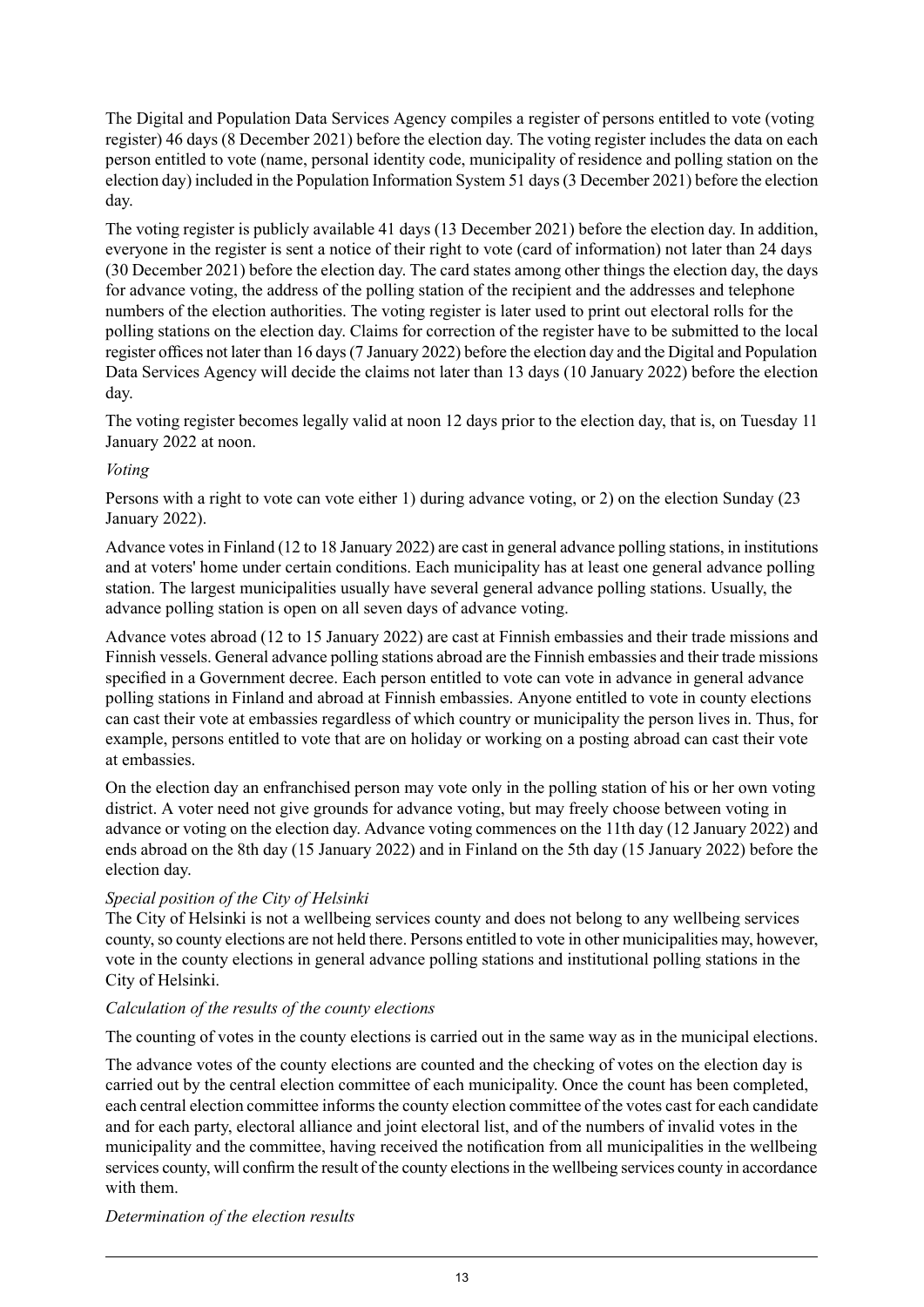The so-called d'Hondt method is used to determine the election results. Thus, in the first stage of the calculation the total number of votes of each group, i.e.

- A (single) party not belonging to an electoral alliance,
- An electoral alliance,
- A joint list, and
- A constituency association not belonging to a joint list,

is counted. Parties which have formed an electoral alliance are thus treated as a single group, as are constituency associations not belonging to a joint list. In the second stage of the calculation the candidates in each group are ranked in the order of their personal number of votes. In the third stage each candidate is accorded a comparative index, i.e. the candidate who has received most personal votes is accorded an index which equals the total number of votes of the group, the second best candidate half of that, the third best a third, the fourth best a fourth, and so on. In *the final stage* all candidates within the wellbeing services county are listed in order from best to worst according to their comparative index, and the representatives elected from the wellbeing services county are chosen from this list*.*

#### *Eligibility and nomination of candidates*

#### *Eligibility*

A person is eligible to stand as a candidate in county elections if they

- 1. are domiciled in the wellbeing services county in question (their municipality of residence belongs to the wellbeing services county in question),
- 2. have the right to vote in the county elections in some wellbeing services county, and
- 3. are not without legal capacity.

A resident of a wellbeing services county is a person who has a municipality of residence in the wellbeing services county as intended in the Municipality of Residence Act (201/1994).

Provisions on the restrictions on candidate eligibility are laid down in section 77 of the Act on wellbeing services counties:

"Eligible for election to a county council are not:

- 1. central government officials who perform supervisory tasks directly concerning a wellbeing services county;
- 2. persons employed by a wellbeing services county who work in a senior position within an area of responsibility of the county executive or a board or in an unincorporated county enterprise, or in another comparable position of responsibility;
- 3. persons employed by a corporate entity or foundation under the control of a wellbeing services county who, in terms of their position, are comparable to persons employed by a wellbeing services county as referred to in paragraph 2;
- 4. persons employed by a joint county for wellbeing services, of which the wellbeing services county in question is a member, who, in terms of their position, are comparable to persons employed by a wellbeing services county as referred to in a paragraph 2.

However, persons in the employment relationships referred to above are eligible for election as county councillors, if this employment relationship ends before the county councillors' term begins."

As a rule, eligibility is determined in the same schedule as the person's voting municipality, that is, according to the information drawn from the Population Information System 51 days (3 December 2021) prior to the day of the election. If the person changes his or her municipality of residence after that date, his or her eligibility follows with him or her. The legislation has not set a clear deadline for the determination of eligibility of candidates but in practice, candidates' municipality of residence has to be clear at the latest 32 days before the day of the election, when the central election committees handle and decide the additions made to the candidate applications. Decisions on the candidates' municipality of residence are made based on the information in the Population Information System.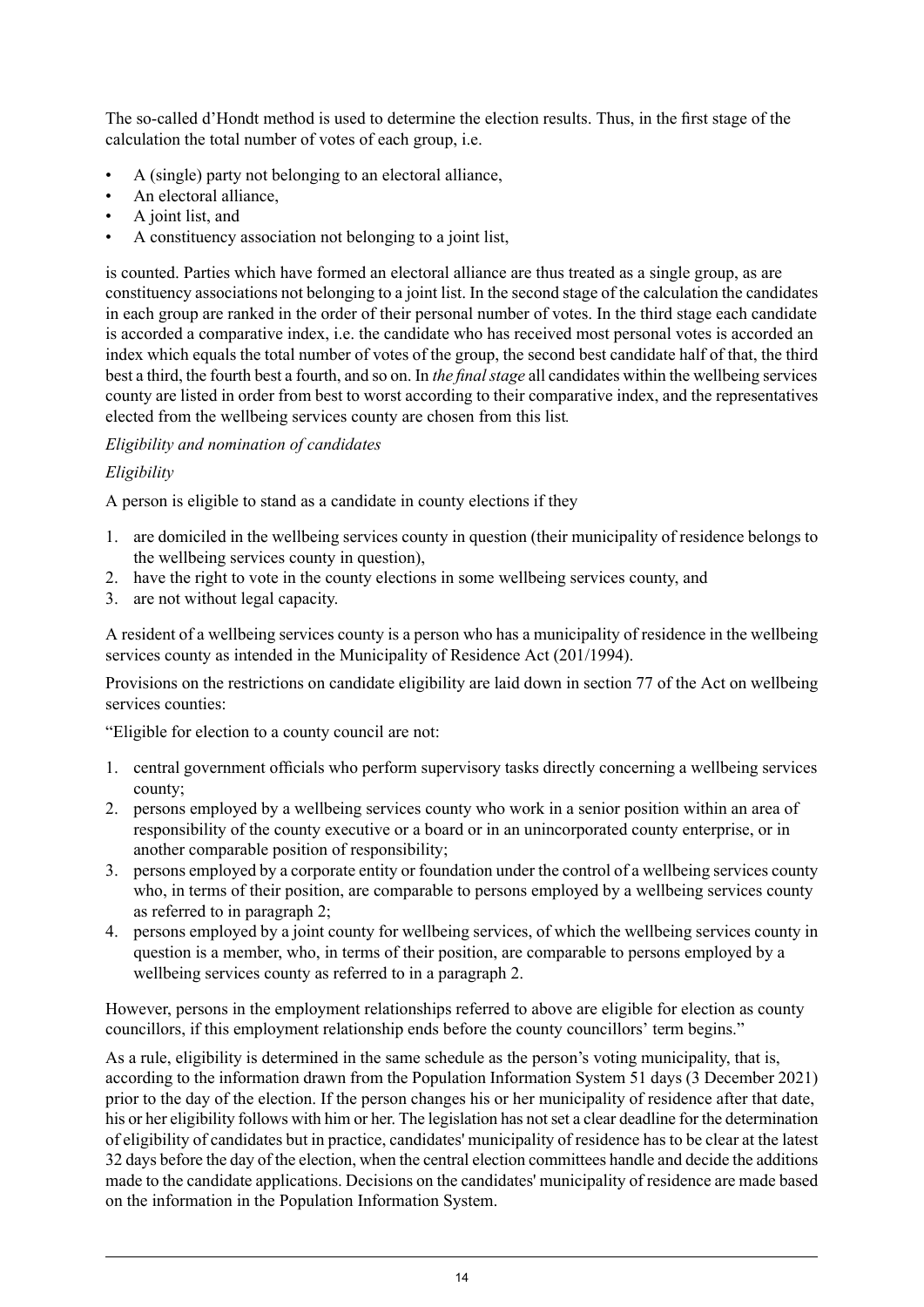#### *Nomination of candidates*

In county elections candidates can be nominated by parties and constituency associations recorded in the Party Register. Parties may form electoral alliances and constituency associations may form joint lists. The candidates enter as candidates in the entire wellbeing services county.

The party's candidates are nominated by some party association appointed by the central organisation and notified to the county election committee by the party association operating in the wellbeing services county.

A constituency association can be established by at least 50 persons entitled to vote living in a wellbeing services county.

The maximum length of the list of candidates is 1.25 times the number of councillors elected in the wellbeing services county.

For each candidate, in addition to the number, name and occupation, their municipality of residence is entered in the combined list of candidates.

Political parties and constituency associations submit candidate applications to the county election committee.

#### *Wellbeing services counties, municipalities and voting districts*

Municipalities are placed into wellbeing services counties (in Mainland Finland), according to Chapter 2, Section 6 of the health and social welfare reform (HE 241/2020) 21 wellbeing services counties are established in Mainland Finland.

The legislation concerning wellbeing services counties entered into force on 1 July **2021**.

According to Section 8 of the Election Act, a municipality forms one voting district unless it needs to be divided into several voting districts. There are no more exact stipulations on the size or population of the voting districts in the Election Act. The council decides on voting districts.

The voting district division that takes effect on 1 January 2022 and that is based on the voting district division decisions notified by municipalities to the Digital and Population Data Services Agency by 31 August 2021 is followed in the 2022 county elections.

In the county elections held on 23 January 2022, the number of municipalities belonging to the 21 wellbeing services counties is 292 in Mainland Finland.

The valid statistical grouping of municipalities is used in the statistics (Statistics Finland, Municipalities and Regional Divisions Based on Municipalities). In the statistical grouping of municipalities, municipalities are divided by the proportion of the population living in urban settlements and by the population of the largest urban settlement into urban, semi-urban and rural municipalities.

The classification is based on the locality delimitation made once a year and the information on the locality population derived from it.

The concept of urban settlement: An urban settlement is a cluster of dwellings with at least 200 inhabitants. The definition of urban settlement is based on the definitions made by the Finnish Environment Institute with geographic information methods utilising the building and population data of Statistics Finland's 250m x 250m grid data.

- 1. Urban municipalities are those municipalities in which at least 90 per cent of the population lives in urban settlements, or in which the population of the largest urban settlement is at least 15,000.
- 2. Semi-urban municipalities are those municipalities in which at least 60 per cent but less than 90 per cent of the population lives in urban settlements, or in which the population of the largest urban settlement is at least 4,000 but less than 15,000.
- 3. Rural municipalities are those municipalities in which less than 60 per cent of the population lives in urban settlements, and in which the population of the largest urban settlement is less than 15,000, as well as those municipalities in which at least 60 per cent but less than 90 per cent of the population lives in urban settlements, and in which the population of the largest urban settlement is less than 4,000.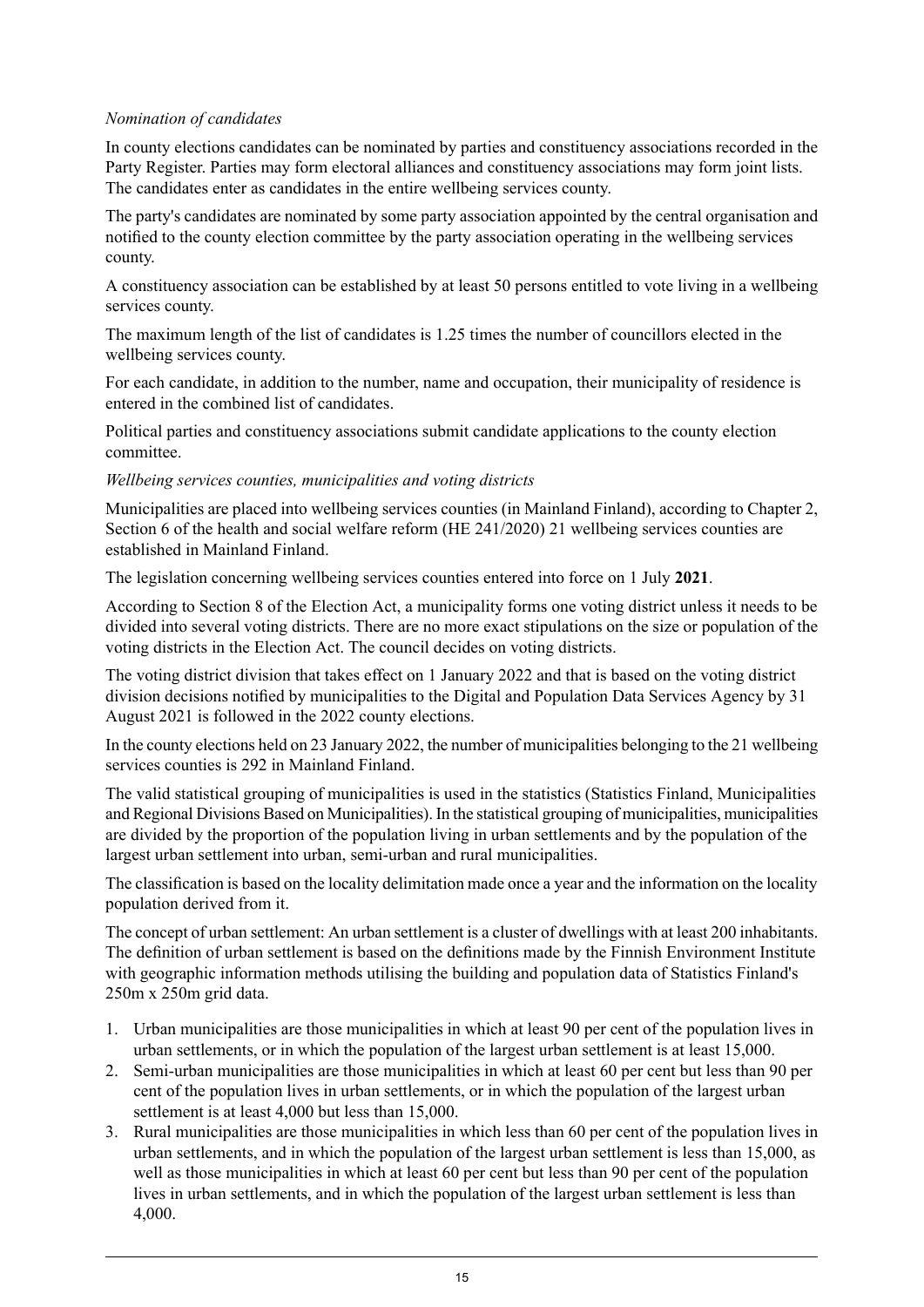#### *Classifications used*

Statistics Finland's classification of municipalities, wellbeing services county, municipality, voting district, party (entered in the Party Register), age and sex of the candidates and elected, country of residence.

*Candidates have been nominated in the County elections 2022 by the following registered parties:*

- The Finnish Social Democratic Party (SDP)
- The Centre Party of Finland (KESK)
- The National Coalition Party (KOK)
- Swedish People's Party in Finland (RKP)
- Christian Democrats in Finland (KD)
- The Greens (VIHR)
- The Left Alliance (VAS)
- The Finns Party (PS)
- The Liberal Party Freedom to choose (LIBE)
- The Pirate Party of Finland (Pirate p.)
- The Animal Justice Party of Finland (EOP)
- The Citizens' Party (KP)
- Blue Reform (SIN)
- Finnish Nation First (SKE)
- Movement Now (LIIKE)
- The Open Party (AP)
- Finnish Communist Party (SKP)
- Crystal Party (KRIP)
- Power Belongs to the People (VKK)

#### *Data collection methods and data sources*

Statistics Finland receives basic election data from the Ministry of Justice's election data system, the technical implementation of which is assigned to TietoEVRY.

#### **1.3 Acts, decrees and recommendations**

According to the Statistics Act (280/2004, amend. 361/2013), the task of the National Statistical Service is to provide for general use statistics describing social conditions and their development. The Act on Statistics Finland (24.1.1992/48) assigns the task to Statistics Finland.

## 2. Methodological description of the survey

The statistics are based on total data. The basic data of the statistics are based on the Ministry of Justice's election data system consisting of five subsystems. They include: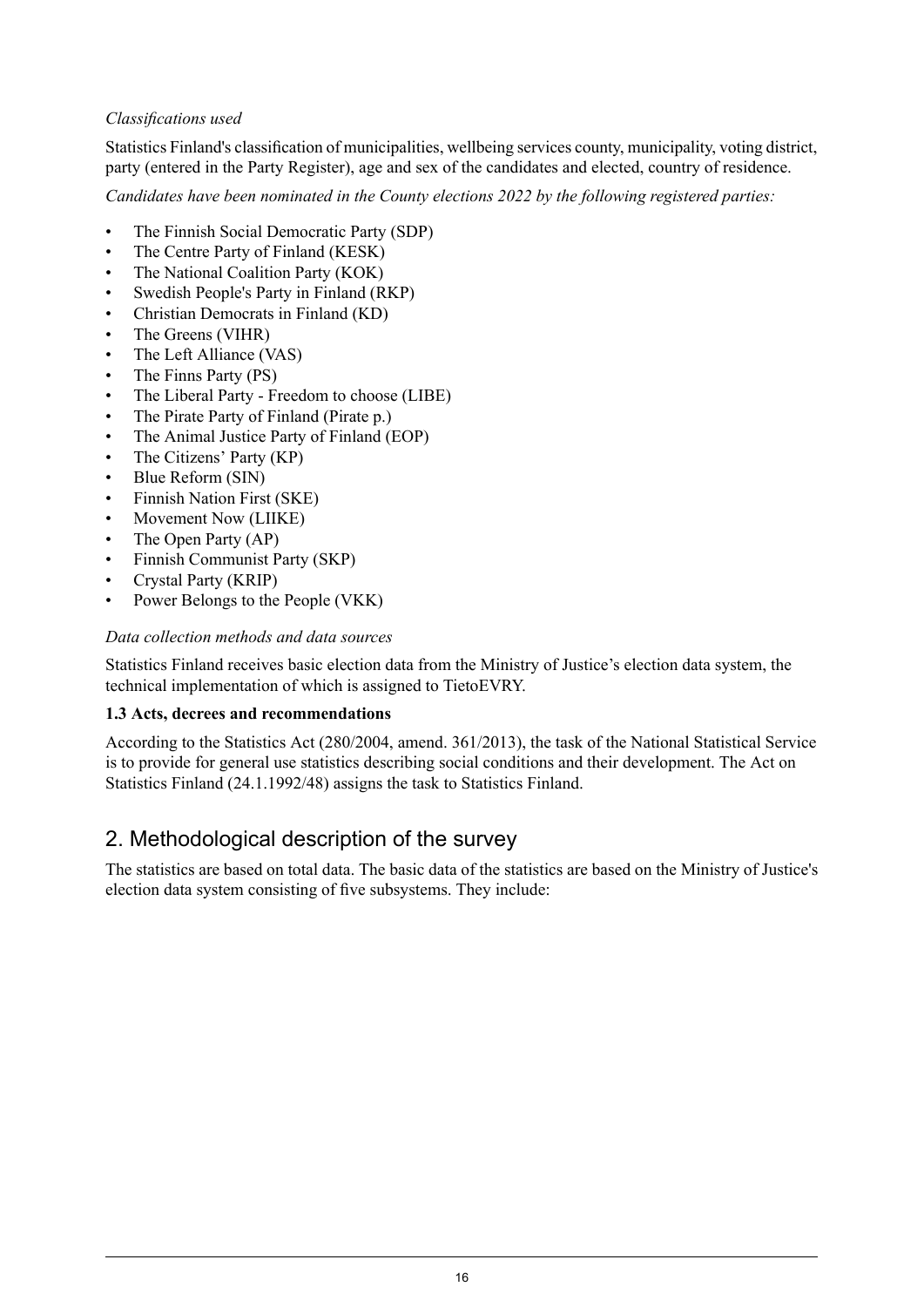- 1. Basic data system that includes, for example, data on division into wellbeing services counties, municipalities and voting districts and election authorities as well as polling stations (polling station register), which include data on general advance polling stations and polling stations on election day;
- 2. Data on parties and candidates (candidate register) in which the following data on each candidate in the elections are entered: name, candidate number, profession, municipality of residence, party/constituency association that has nominated the candidate, and personal identity code. The data on candidates also include the party register;
- 3. Franchise data (voting register), for which data on every person entitled to vote are collected by the Digital and Population Data Services Agency on the 46th day (3 December 2021) prior to the election day. The voting register is formed separately for each election. This register contains certain information on the voters (including the voters' name, identity code, wellbeing services county, municipality of domicile and polling station on election day) asthisinformation appearsin the Population Information System on the 51st day prior to the election day. The voting register gains legal force at 12:00 noon on the 12th day (11 January 2022) prior to the election day. The voting register is in use in the advance polling stations and every person that votes in advance is marked in the register. After the advance voting, electoral rolls for the polling stations on the election day are printed from the register. The voting register can, however, also be used in the polling stations instead of the electoral rolls on the election day. After the election, the data of the voting register are destroyed;
- 4. A centralised result calculation system to which the county elections committees and the central election committees of municipalities submit their results of the elections;
- 5. The result service system (statistical and information service system) by means of which the results of the elections and other statistical data are transmitted to the media and to the Statistics Finland.

Statistics Finland's election data system comprises four election data files: regional file, party file, candidate file and candidate register.

#### **Background analysis of candidates and elected councillors and review of voting**

In connection with the election statistics, a background analysis is produced on persons entitled to vote, candidates nominated by the parties and elected representatives. The population of persons entitled to vote is based on the voting register (data drawn from the Population Information System on 3 December 2021) and the candidates on the candidate register of the Ministry of Justice. The background data on the persons combined with these registers are based on statistical data from Statistics Finland such as population, family and employment statistics, and the Register of Completed Education and Degrees. Of the persons entitled to vote only those resident in Finland are included in the review.

The analysis describes the persons entitled to vote, candidates and elected councillors in the wellbeing services county with regard to certain variables. The background data usually relate to the years 2019-2020. More recent data than that have not been available. The person's age is the age on the day of the election in full years.

The background variables used in the analysis are described in the following.

#### *Wellbeing services county*

The wellbeing services county used in the analysis is for the candidates the one in which the person stands as a candidate. For those entitled to vote the wellbeing services county is based on the information drawn from the Digital and Population Data Services Agency's Population Information System 51 days prior to the day of the election.

#### *Foreign background*

Foreign background is examined by means of two variables, that is, native language or origin. Persons whose native language is not Finnish, Swedish or Sami are regarded by language as coming from a foreign background. Persons whose both parents or the only parent were born abroad are regarded by origin as coming from a foreign background. The data are from the year 2020.

#### *Citizenship*

Nationality refers to being a citizen of a particular country. Citizenship is usually determined at birth, but it can be changed when a person moves to live in another country. A person may also have more than one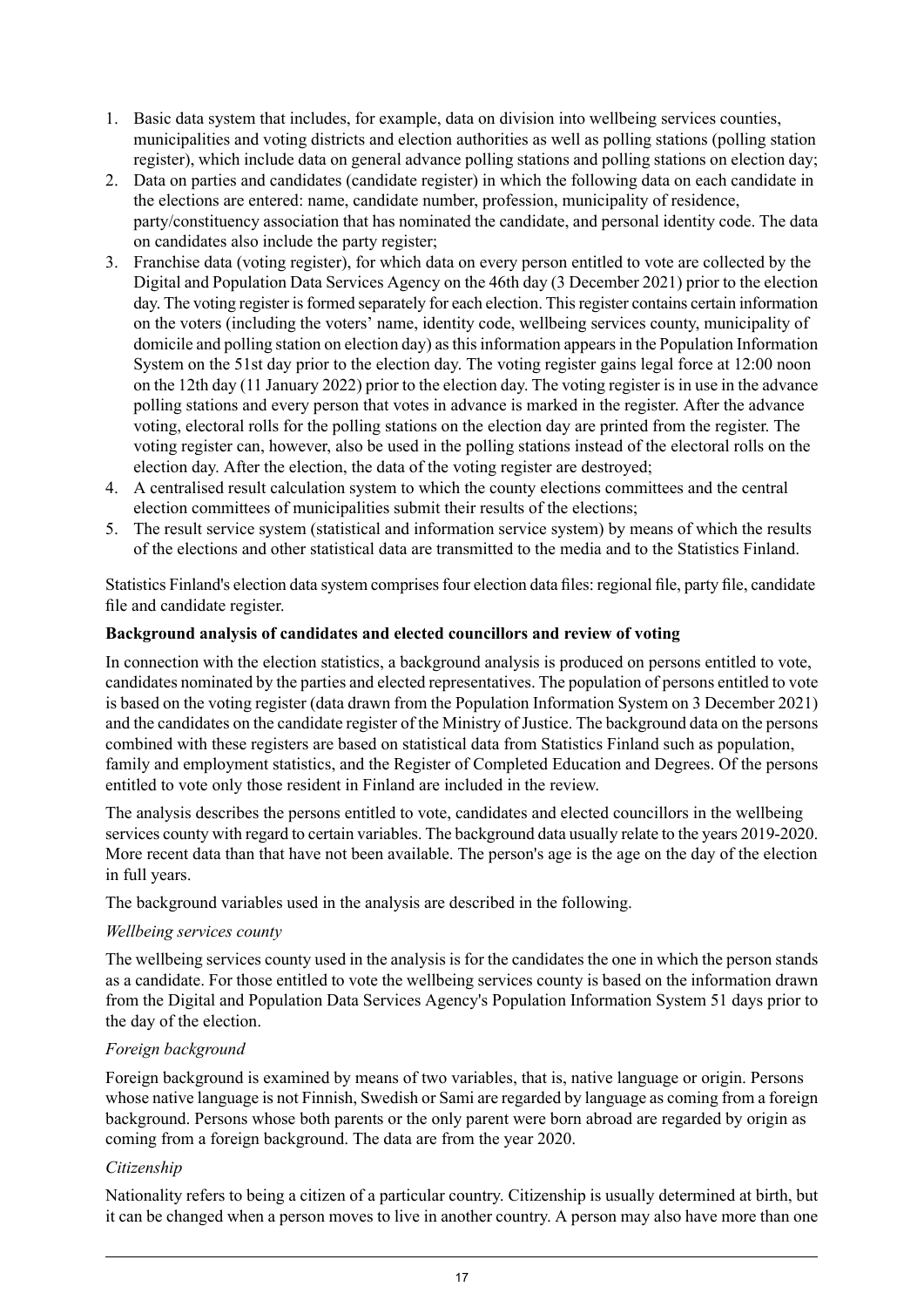nationality (Nationality Act, 2003/359 and Nationality Decree 1985/699). If a person has two nationalities and one of them is Finnish, they will be included in statistics as Finnish nationals. If a foreign national living in Finland has several nationalities, that person will be entered in the statistics as a national of the country on whose passport he or she arrived in the country. Nationality is determined by the country of issue of passport. A person may have several nationalities or no nationality at all. Possession of an alien's passport is also accepted as a nationality.

The data are from the year 2020.

#### *Main type of activity*

The concept of main type of activity describes the nature of the person's economic activity. The population is divided by their main type of activity to the active and inactive population. These groups can be further divided into sub-groups. The classification is based on the person's activity during the last week of the year. The main type of activity is based on data derived from different registers.

The classification of main type of activity is as follows:

- employed
- unemployed
- aged 0 to 14
- students, schoolchildren
- pensioners
- conscripts, non-military service men
- other inactive population

The information used in the analysis describes the person's activity during the last week of 2019. Data of person's activity is preliminary.

#### *Family status*

In this analysis the population is divided into the following groups by family status:

- Parent of a married/cohabiting family
- Single parent
- Childless couple
- Living alone
- Child living at home
- Other

Parents of a married/cohabiting family include all married and cohabiting persons and partners in a registered partnership, who have their own and/or spouse's children living at home. Childless couples are married/cohabiting persons and partners in a registered partnership who have no children. People living with their own or adopted parent/s having the status of a child are defined as children living at home. The group "Other" includes persons without a family living together with others (for example, a lone mother/father living with the family of their child), homeless persons and institutional population. Persons living alone without a family belong to the group "Living alone".

The data on the person's family status are from the year 2020.

#### *Level of education*

Individuals who have completed primary level education have a maximum of nine years of education. These include elementary, intermediate and primary school education.

Those with upper secondary level qualifications have 12 years of education. These qualifications include matriculation examination and initial vocational qualifications attained in three years, which also give general eligibility for further studies at universities and universities of applied sciences.

Further and specialist vocational qualifications are further vocational education. In this review, they have been included in the same category as upper secondary level qualifications.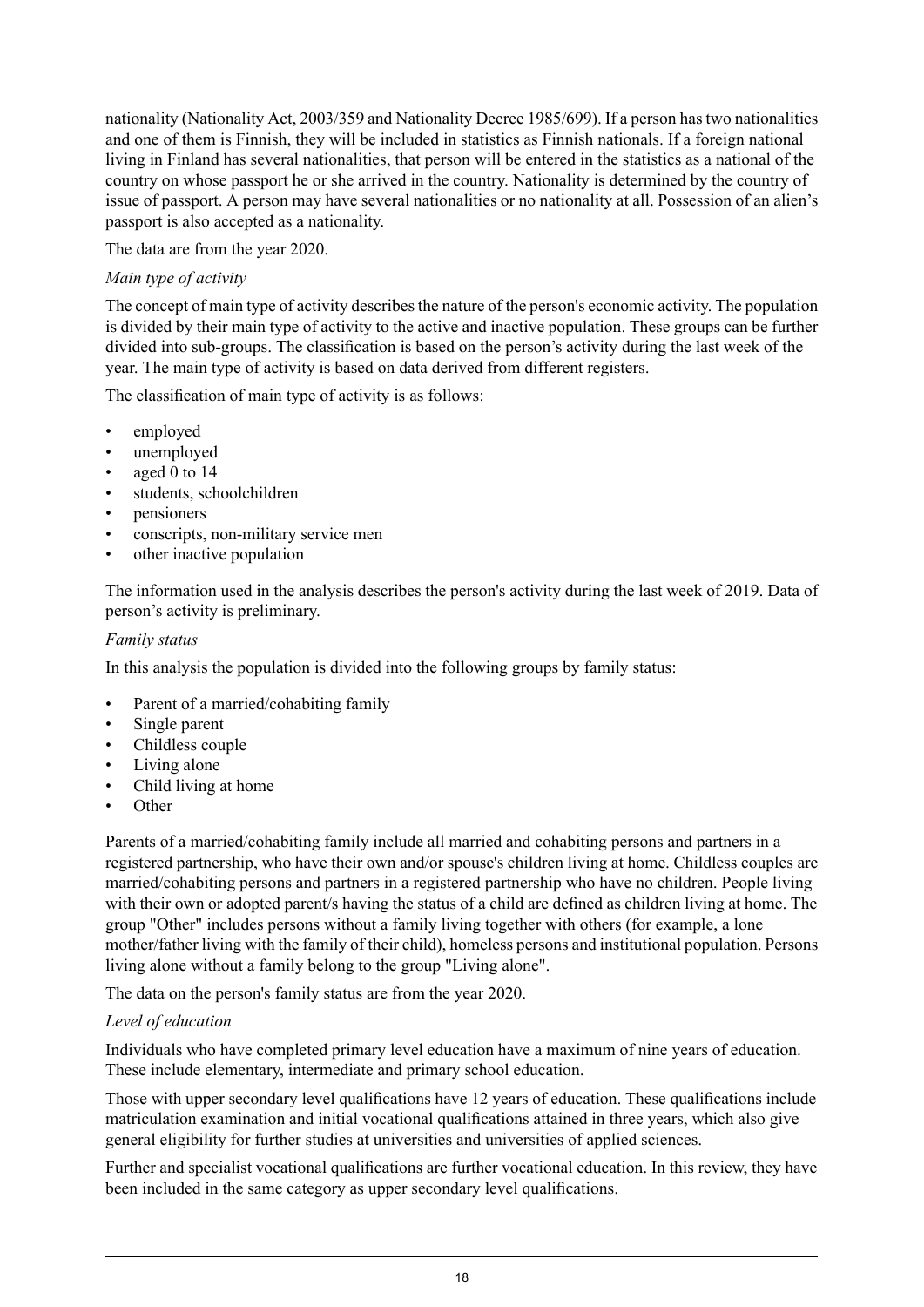Lowest level tertiary education lasts two to three years after upper secondary level education. Such education includes qualifications of a technician engineer, diploma in business and administration, and diploma in nursing completed at educational institutes prior to the reform of the university of applied sciences.

Completion of lower-degree level tertiary education requires three to four years of full-time studies after upper secondary level education. Lower-degree level tertiary education comprises university of applied sciences degrees and lower university degrees.

The completion of a master's degree usually requires five to six years of full-time studying after the upper secondary level. Higher-degree level tertiary education includes higher university of applied sciences degrees, master's degrees and specialist's degrees in medicine, for instance.

A doctoral degree requires the completion of an independent study for publication or a doctoral dissertation. The degrees are academic licentiate or doctoral degrees.

Data on a person's education derive from Statistics Finland's Register of Completed Education and Degrees. The data used in the analysis concern the year 2020.

#### *Disposable monetary income*

Disposable money income includes monetary income items and benefitsin kind connected to employment relationships. Money income does not include imputed income items, of which the main one is imputed dwelling income. When current transfers paid are deducted from gross money income, the remaining income is the disposable money income.

The data are from the year 2020.

#### *Median income*

With certain exceptions, all income received as money or a benefit of monetary value is taxable. Certain social benefits, allowances and compensations are not taxable. These are such as child benefits, housing allowances and income support. Taxable are neither grants nor awards received from the general government.

#### *Income subject to state taxation*

With certain exceptions, all income received as money or a benefit of monetary value is taxable. Certain social benefits, allowances and compensations are not taxable. These are such as child benefits, housing allowances and income support. Taxable are neither grants nor awards received from the general government.

#### *Occupation*

Occupation has been examined with the help of the Classification of Occupations 2010, which describes the occupational structure of society.

The data are from the year 2020.

#### *Socio-economic group*

The socio-economic group refers to a person's position in society. The formation of the socio-economic group for a person is based on information on the person's main type of activity, occupation, occupational status and industry.

The used classification of socio-economic groups is as follows:

- Self-employed persons
- Farmers and forestry entrepreneurs
- Self-employed persons, not in agriculture and forestry
- Upper-level employees
- Lower-level employees
- Workers
- Unknown

The data are from the year 2019.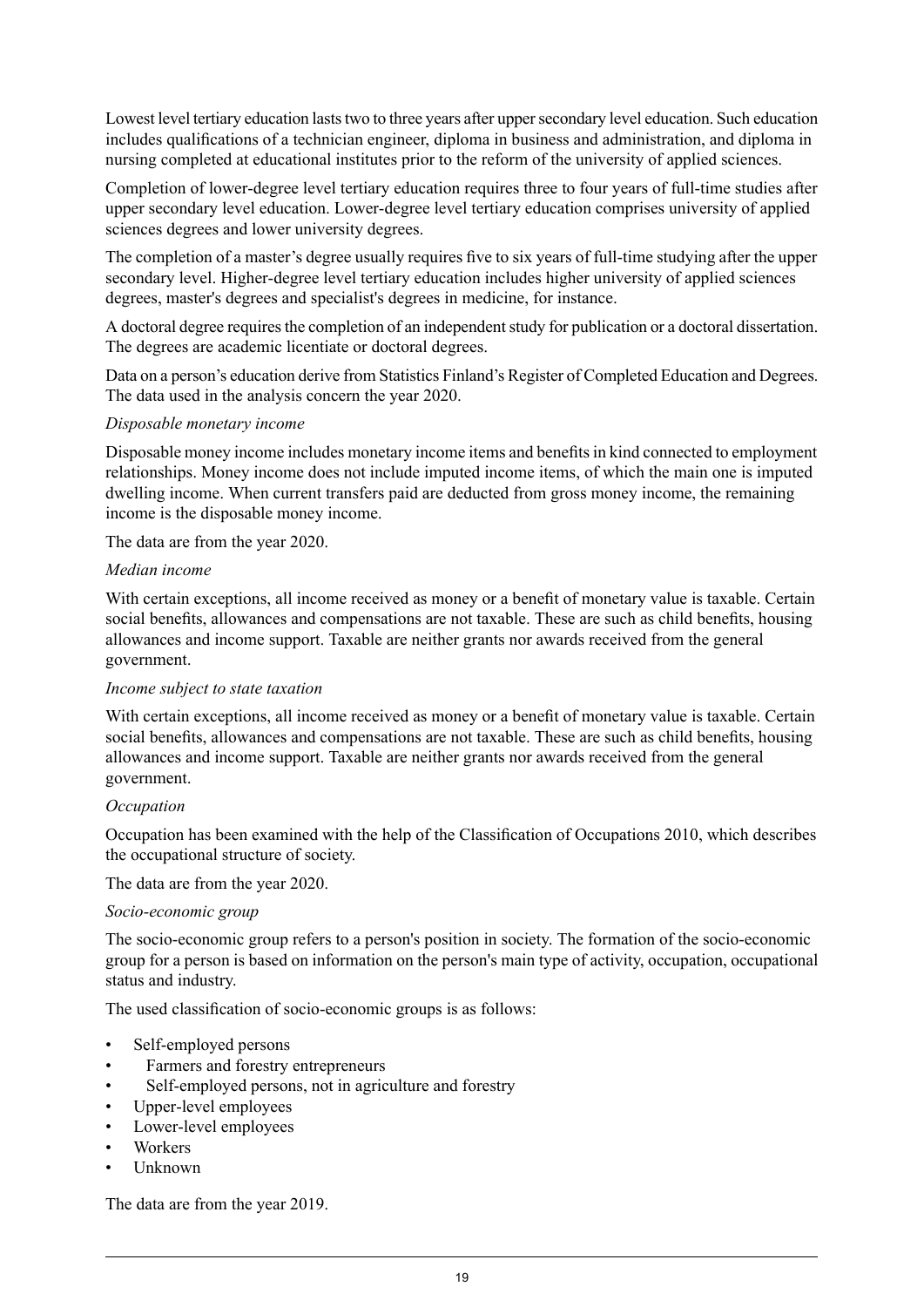#### *Employer sector*

The employer sector classification describes the ownership and enterprise form of the workplace. It can be used to make a distinction between the public and private sectors, for example.

The classification used is as follows:

- Private sector
- **State**
- **Municipality**
- Other or unknown

Data on the employer sector are based on the data in Statistics Finland's Register of Enterprises and Establishments on the type of owner and legal form of enterprises.

The data are from the year 2019.

## 3. Correctness and accuracy of data

The basic data of the election statistics derive from the Ministry of Justice's election data system and from data supplied by the election authorities, which can be considered reliable.

## 4. Timeliness and accuracy of data

The confirmed data always differ somewhat from the figures of the preliminary statistics.

The results change once the result is confirmed in all respects: by voting district, municipality, wellbeing services county, party and number of votes gained by all candidates and by the elected councillors, whereby even their mutual order may change.

## 5. Accessibility and transparency/clarity of data

The first data, or preliminary statistics are published as soon as possible on the Internet, in the StatFin service and on the statistics pages on County elections. Election data by wellbeing services county, municipality and voting district and the numbers of votes gained by elected councillors are entered in the StatFin service.

Releases and tables concerning the elections in question are available in three languages (Finnish, Swedish and English) on the statistics pages on County elections. The second or final data after the election result is confirmed. After the confirmation of the election result, the confirmed data corresponding to the preliminary statistics are released on the statistics pages and the StatFin databases are updated.

## 6. Comparability of statistics

The municipal division of the election year is used in the statistics. If county elections are held in the year preceding a change in municipal division entering into force, they must be held in accordance with the new municipal division in the municipalities to which the change applies, the municipal division after the election year. The statistical grouping of municipalities (urban, semi-urban and rural) was introduced starting from the year 2000. Prior to that, municipalities were grouped as follows: towns and other municipalities.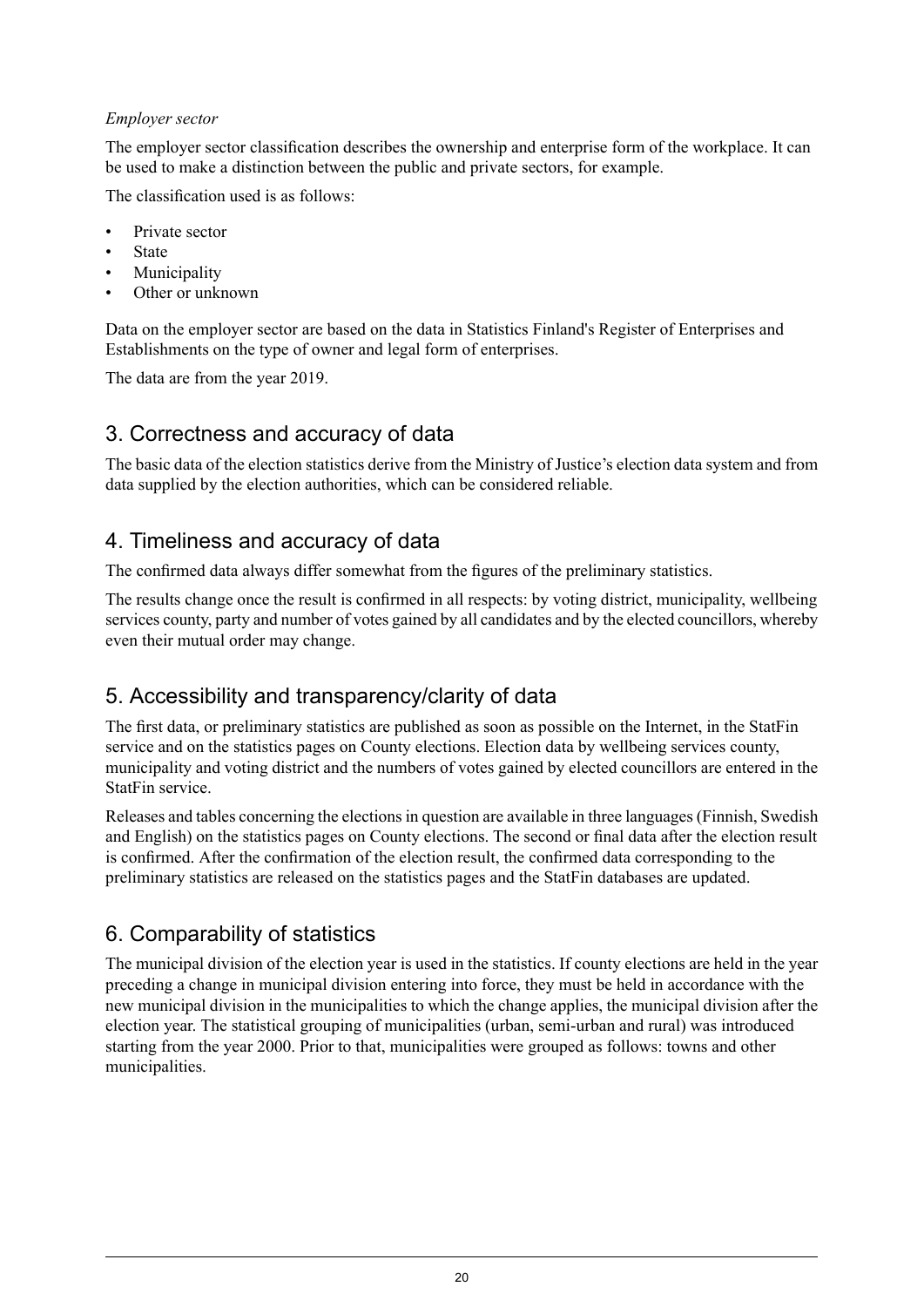### **Wellbeing services counties and the municipalities belonging to these in 2022**

| Wellbeing<br>services<br>county | Name of municipality and number |
|---------------------------------|---------------------------------|
| 01 East<br>Uusimaa              | 018 Askola                      |
|                                 | 407 Lapinjärvi                  |
|                                 | 434 Loviisa                     |
|                                 | 504 Myrskylä                    |
|                                 | 638 Porvoo                      |
|                                 | 616 Pukkila                     |
|                                 | 753 Sipoo                       |
| 02 Central                      | 106 Hyvinkää                    |
| Uusimaa                         | 186 Järvenpää                   |
|                                 | 543 Nurmijärvi                  |
|                                 | 505 Mäntsälä                    |
|                                 | 858 Tuusula                     |
|                                 | 611 Pornainen                   |
| 03 West                         | 049 Espoo                       |
| Uusimaa                         | 078 Hanko                       |
|                                 | 149 Ingå                        |
|                                 | 224 Karkkila                    |
|                                 | 235 Kauniainen                  |
|                                 | 257 Kirkkonummi                 |
|                                 | 444 Lohja                       |
|                                 | 710 Raasepori                   |
|                                 | 755 Siuntio                     |
|                                 | 927 Vihti                       |
| 04 Vantaa and 092 Vantaa        |                                 |
| Kerava                          | 245 Kerava                      |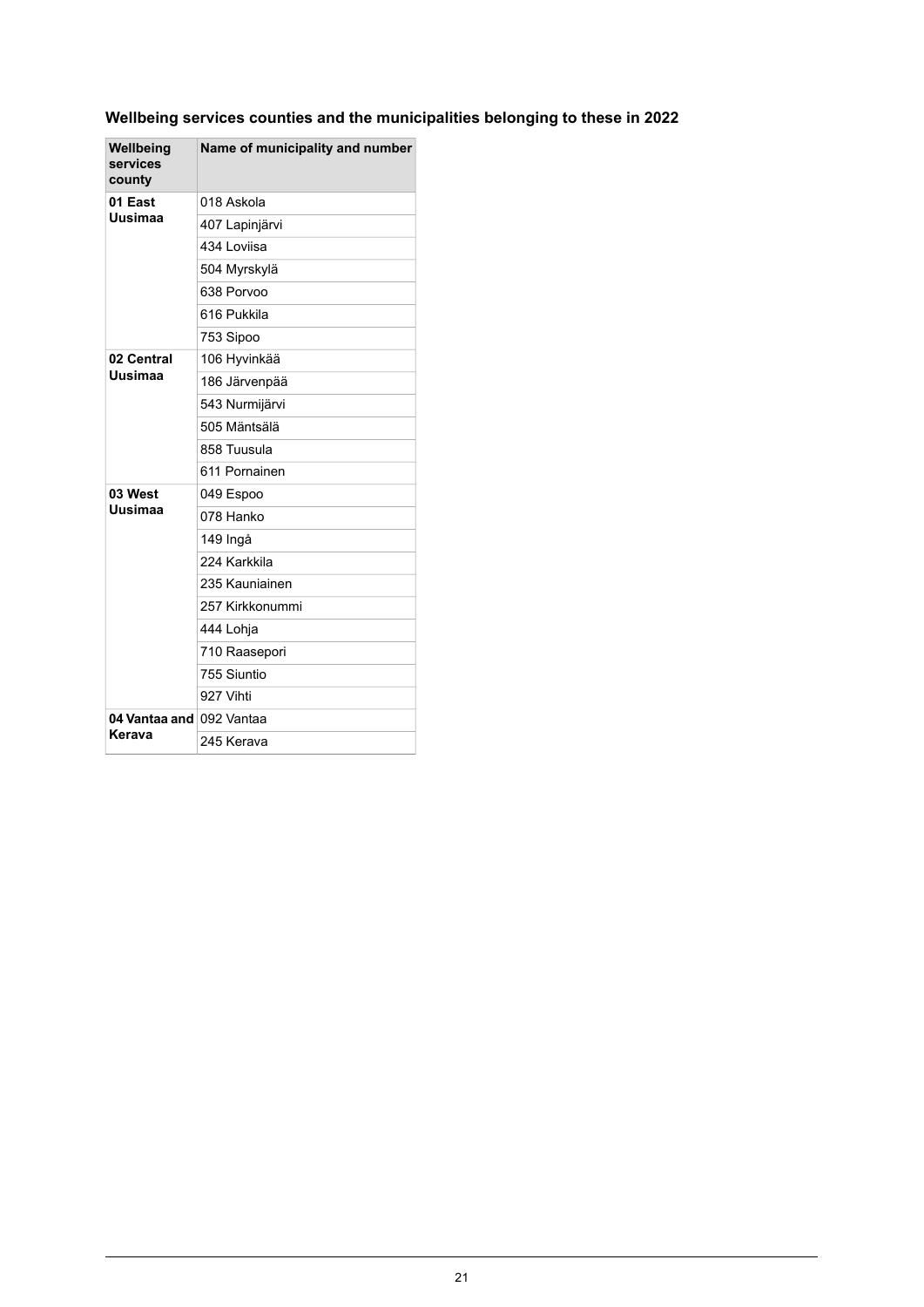| 05 Southwest 019 Aura<br><b>Finland</b><br>202 Kaarina<br>322 Kimitoön<br>284 Koski TI<br>304 Kustavi<br>400 Laitila<br>423 Lieto<br>430 Loimaa<br>480 Marttila<br>481 Masku<br>503 Mynämäki<br>529 Naantali<br>538 Nousiainen<br>561 Oripää<br>577 Paimio<br>445 Pargas<br>631 Pyhäranta.<br>636 Pöytyä<br>680 Raisio<br>704 Rusko<br>734 Salo<br>738 Sauvo<br>761 Somero<br>833 Taivassalo<br>853 Turku<br>895 Uusikaupunki<br>918 Vehmaa<br>06 Satakunta<br>050 Eura<br>051 Eurajoki<br>079 Harjavalta<br>102 Huittinen | Wellbeing<br>services<br>county | Name of municipality and number |
|----------------------------------------------------------------------------------------------------------------------------------------------------------------------------------------------------------------------------------------------------------------------------------------------------------------------------------------------------------------------------------------------------------------------------------------------------------------------------------------------------------------------------|---------------------------------|---------------------------------|
|                                                                                                                                                                                                                                                                                                                                                                                                                                                                                                                            |                                 |                                 |
|                                                                                                                                                                                                                                                                                                                                                                                                                                                                                                                            |                                 |                                 |
|                                                                                                                                                                                                                                                                                                                                                                                                                                                                                                                            |                                 |                                 |
|                                                                                                                                                                                                                                                                                                                                                                                                                                                                                                                            |                                 |                                 |
|                                                                                                                                                                                                                                                                                                                                                                                                                                                                                                                            |                                 |                                 |
|                                                                                                                                                                                                                                                                                                                                                                                                                                                                                                                            |                                 |                                 |
|                                                                                                                                                                                                                                                                                                                                                                                                                                                                                                                            |                                 |                                 |
|                                                                                                                                                                                                                                                                                                                                                                                                                                                                                                                            |                                 |                                 |
|                                                                                                                                                                                                                                                                                                                                                                                                                                                                                                                            |                                 |                                 |
|                                                                                                                                                                                                                                                                                                                                                                                                                                                                                                                            |                                 |                                 |
|                                                                                                                                                                                                                                                                                                                                                                                                                                                                                                                            |                                 |                                 |
|                                                                                                                                                                                                                                                                                                                                                                                                                                                                                                                            |                                 |                                 |
|                                                                                                                                                                                                                                                                                                                                                                                                                                                                                                                            |                                 |                                 |
|                                                                                                                                                                                                                                                                                                                                                                                                                                                                                                                            |                                 |                                 |
|                                                                                                                                                                                                                                                                                                                                                                                                                                                                                                                            |                                 |                                 |
|                                                                                                                                                                                                                                                                                                                                                                                                                                                                                                                            |                                 |                                 |
|                                                                                                                                                                                                                                                                                                                                                                                                                                                                                                                            |                                 |                                 |
|                                                                                                                                                                                                                                                                                                                                                                                                                                                                                                                            |                                 |                                 |
|                                                                                                                                                                                                                                                                                                                                                                                                                                                                                                                            |                                 |                                 |
|                                                                                                                                                                                                                                                                                                                                                                                                                                                                                                                            |                                 |                                 |
|                                                                                                                                                                                                                                                                                                                                                                                                                                                                                                                            |                                 |                                 |
|                                                                                                                                                                                                                                                                                                                                                                                                                                                                                                                            |                                 |                                 |
|                                                                                                                                                                                                                                                                                                                                                                                                                                                                                                                            |                                 |                                 |
|                                                                                                                                                                                                                                                                                                                                                                                                                                                                                                                            |                                 |                                 |
|                                                                                                                                                                                                                                                                                                                                                                                                                                                                                                                            |                                 |                                 |
|                                                                                                                                                                                                                                                                                                                                                                                                                                                                                                                            |                                 |                                 |
|                                                                                                                                                                                                                                                                                                                                                                                                                                                                                                                            |                                 |                                 |
|                                                                                                                                                                                                                                                                                                                                                                                                                                                                                                                            |                                 |                                 |
|                                                                                                                                                                                                                                                                                                                                                                                                                                                                                                                            |                                 |                                 |
|                                                                                                                                                                                                                                                                                                                                                                                                                                                                                                                            |                                 |                                 |
|                                                                                                                                                                                                                                                                                                                                                                                                                                                                                                                            |                                 |                                 |
|                                                                                                                                                                                                                                                                                                                                                                                                                                                                                                                            |                                 | 181 Jämijärvi                   |
| 214 Kankaanpää                                                                                                                                                                                                                                                                                                                                                                                                                                                                                                             |                                 |                                 |
| 230 Karvia                                                                                                                                                                                                                                                                                                                                                                                                                                                                                                                 |                                 |                                 |
| 271 Kokemäki                                                                                                                                                                                                                                                                                                                                                                                                                                                                                                               |                                 |                                 |
| 484 Merikarvia                                                                                                                                                                                                                                                                                                                                                                                                                                                                                                             |                                 |                                 |
| 531 Nakkila                                                                                                                                                                                                                                                                                                                                                                                                                                                                                                                |                                 |                                 |
| 608 Pomarkku                                                                                                                                                                                                                                                                                                                                                                                                                                                                                                               |                                 |                                 |
| 609 Pori                                                                                                                                                                                                                                                                                                                                                                                                                                                                                                                   |                                 |                                 |
| 684 Rauma                                                                                                                                                                                                                                                                                                                                                                                                                                                                                                                  |                                 |                                 |
| 747 Siikainen                                                                                                                                                                                                                                                                                                                                                                                                                                                                                                              |                                 |                                 |
| 783 Säkylä                                                                                                                                                                                                                                                                                                                                                                                                                                                                                                                 |                                 |                                 |
| 886 Ulvila                                                                                                                                                                                                                                                                                                                                                                                                                                                                                                                 |                                 |                                 |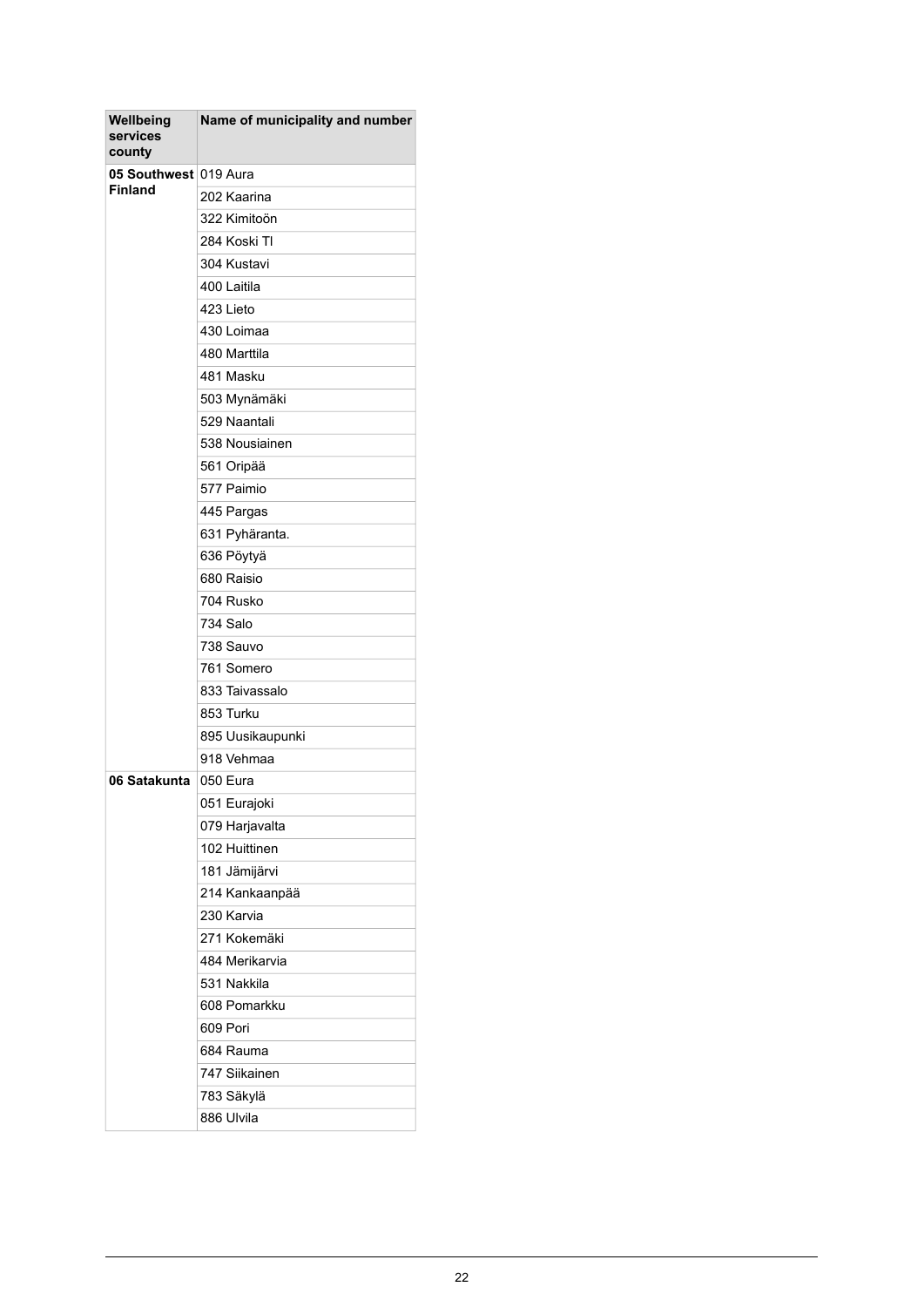| Wellbeing<br>services<br>county | Name of municipality and number |
|---------------------------------|---------------------------------|
| 07<br>Kanta-Häme                | 061 Forssa                      |
|                                 | 082 Hattula                     |
|                                 | 086 Hausjärvi                   |
|                                 | 103 Humppila                    |
|                                 | 109 Hämeenlinna                 |
|                                 | 165 Janakkala                   |
|                                 | 169 Jokioinen                   |
|                                 | 433 Loppi                       |
|                                 | 694 Riihimäki                   |
|                                 | 834 Tammela                     |
|                                 | 981 Ypäjä                       |
| 08 Pirkanmaa                    | 020 Akaa                        |
|                                 | 108 Hämeenkyrö                  |
|                                 | 143 Ikaalinen                   |
|                                 | 177 Juupajoki                   |
|                                 | 211 Kangasala                   |
|                                 | 250 Kihniö                      |
|                                 | 291 Kuhmoinen                   |
|                                 | 418 Lempäälä                    |
|                                 | 508 Mänttä-Vilppula             |
|                                 | 536 Nokia                       |
|                                 | 562 Orivesi                     |
|                                 | 581 Parkano                     |
|                                 | 604 Pirkkala                    |
|                                 | 619 Punkalaidun                 |
|                                 | 635 Pälkäne                     |
|                                 | 702 Ruovesi                     |
|                                 | 790 Sastamala                   |
|                                 | 837 Tampere                     |
|                                 | 887 Urjala                      |
|                                 | 908 Valkeakoski                 |
|                                 | 922 Vesilahti                   |
|                                 | 936 Virrat                      |
|                                 | 980 Ylöjärvi                    |
| 09                              | 016 Asikkala                    |
| Päijät-Häme                     | 081 Hartola                     |
|                                 | 111 Heinola                     |
|                                 | 098 Hollola                     |
|                                 | 142 litti                       |
|                                 | 316 Kärkölä                     |
|                                 | 398 Lahti                       |
|                                 | 560 Orimattila                  |
|                                 | 576 Padasjoki                   |
|                                 | 781 Sysmä                       |
|                                 |                                 |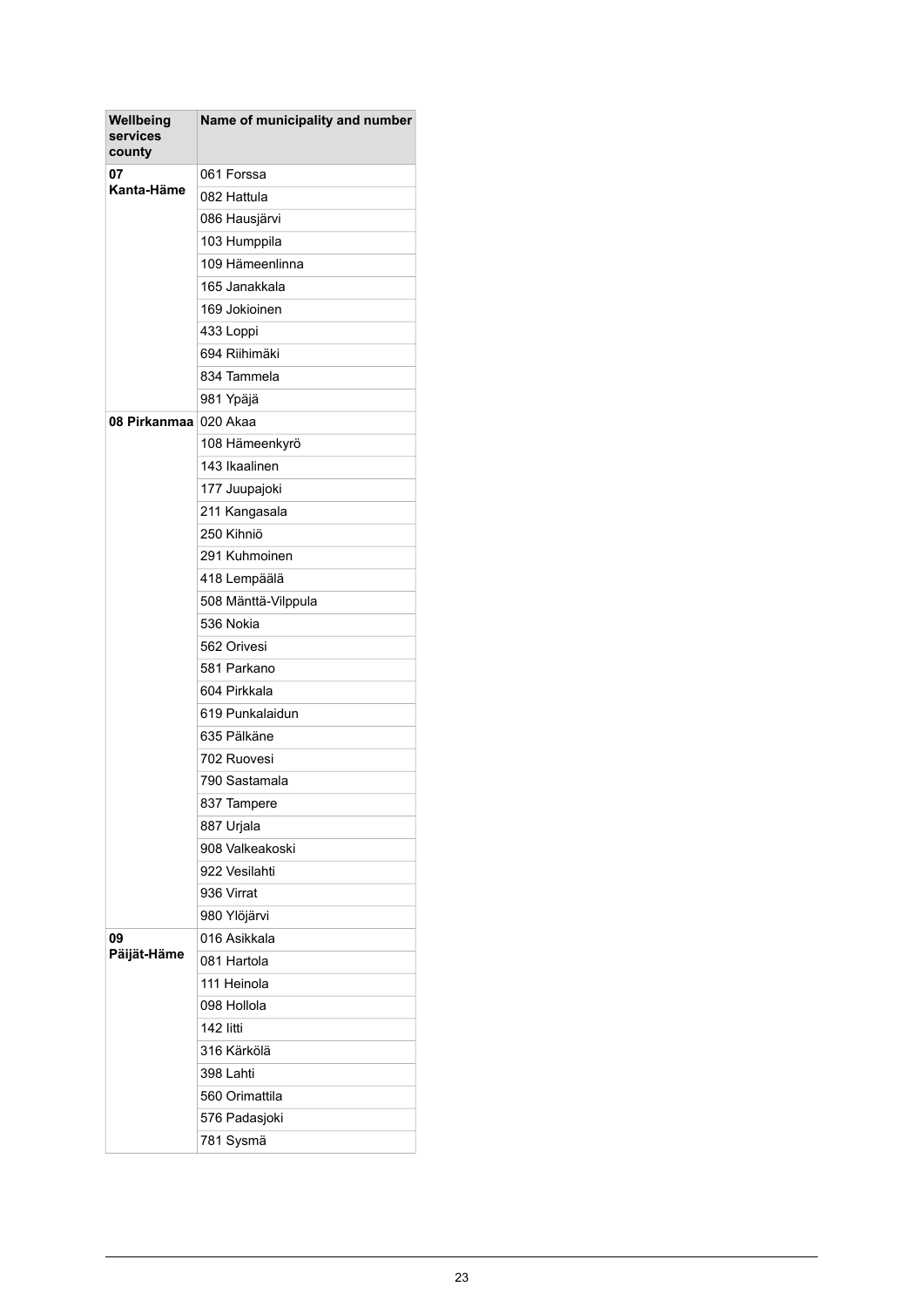| Wellbeing<br>services<br>county | Name of municipality and number |
|---------------------------------|---------------------------------|
| 10<br>Kymenlaakso               | 075 Hamina                      |
|                                 | 285 Kotka                       |
|                                 | 286 Kouvola                     |
|                                 | 489 Miehikkälä                  |
|                                 | 624 Pyhtää                      |
|                                 | 935 Virolahti                   |
| 11 South                        | 153 Imatra                      |
| <b>Karelia</b>                  | 405 Lappeenranta                |
|                                 | 416 Lemi                        |
|                                 | 441 Luumäki                     |
|                                 | 580 Parikkala                   |
|                                 | 689 Rautjärvi                   |
|                                 | 700 Ruokolahti                  |
|                                 | 739 Savitaipale                 |
|                                 | 831 Taipalsaari                 |
| 12 South                        | 046 Enonkoski                   |
| Savo                            | 097 Hirvensalmi                 |
|                                 | 178 Juva                        |
|                                 | 213 Kangasniemi                 |
|                                 | 491 Mikkeli                     |
|                                 | 507 Mäntyharju                  |
|                                 | 588 Pertunmaa                   |
|                                 | 593 Pieksämäki                  |
|                                 | 623 Puumala                     |
|                                 | 681 Rantasalmi                  |
|                                 | 740 Savonlinna                  |
|                                 | 768 Sulkava                     |
| <b>13 North Savo</b>            | 140 lisalmi                     |
|                                 | 171 Joroinen                    |
|                                 | 204 Kaavi                       |
|                                 | 239 Keitele                     |
|                                 | 263 Kiuruvesi                   |
|                                 | 297 Kuopio                      |
|                                 | 402 Lapinlahti                  |
|                                 | 420 Leppävirta                  |
|                                 | 595 Pielavesi                   |
|                                 | 686 Rautavaara                  |
|                                 | 749 Siilinjärvi                 |
|                                 | 762 Sonkajärvi                  |
|                                 | 778 Suonenjoki                  |
|                                 | 844 Tervo                       |
|                                 | 857 Tuusniemi                   |
|                                 | 915 Varkaus                     |
|                                 | 921 Vesanto                     |
|                                 | 925 Vieremä                     |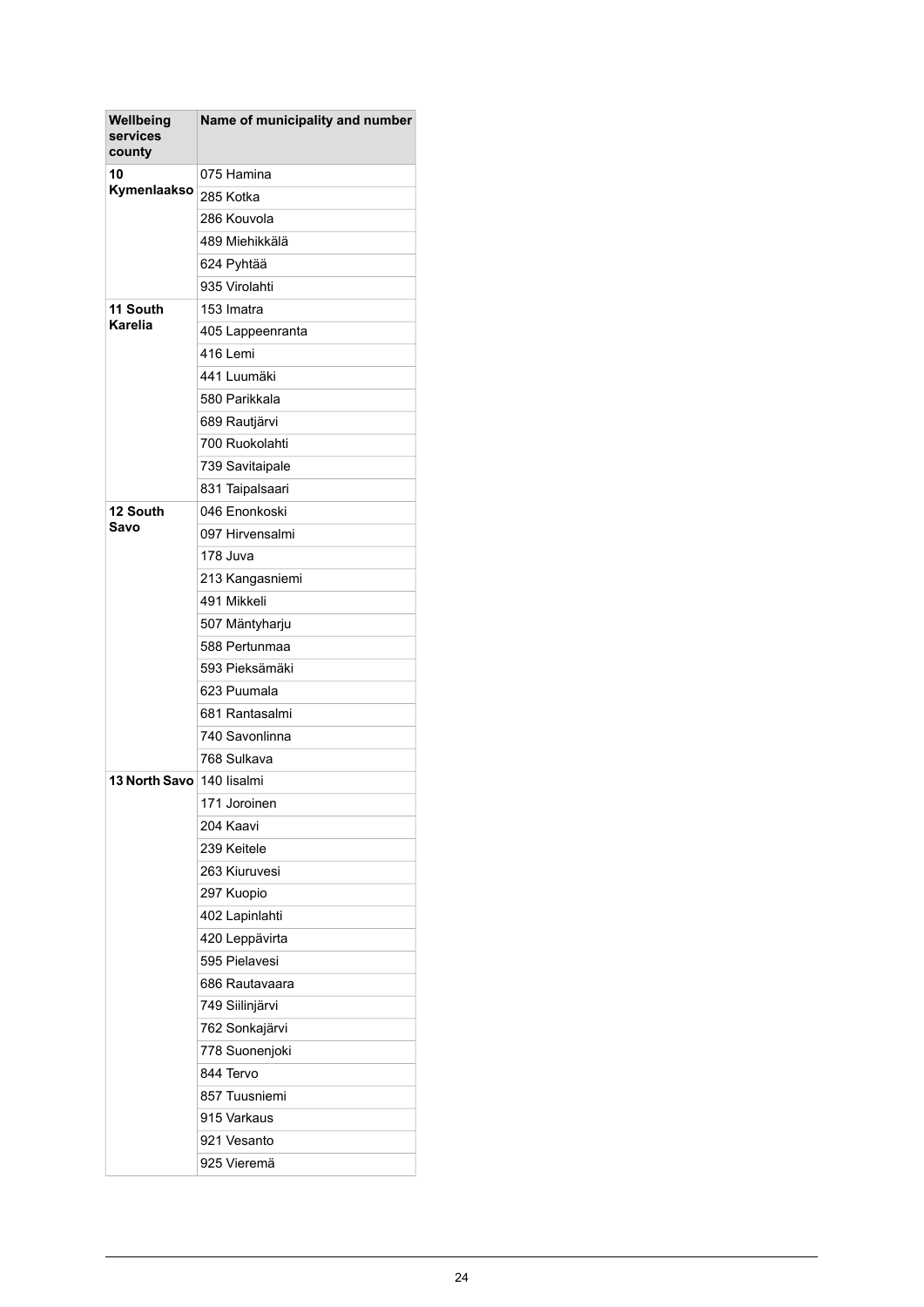| Wellbeing<br>services<br>county | Name of municipality and number |
|---------------------------------|---------------------------------|
| 14 North                        | 090 Heinävesi                   |
| <b>Karelia</b>                  | 146 Ilomantsi                   |
|                                 | 167 Joensuu                     |
|                                 | 176 Juuka                       |
|                                 | 260 Kitee                       |
|                                 | 276 Kontiolahti                 |
|                                 | 422 Lieksa                      |
|                                 | 426 Liperi                      |
|                                 | 541 Nurmes                      |
|                                 | 309 Outokumpu                   |
|                                 | 607 Polvijärvi                  |
|                                 | 707 Rääkkylä                    |
|                                 | 848 Tohmajärvi                  |
| <b>15 Central</b>               | 077 Hankasalmi                  |
| <b>Finland</b>                  | 172 Joutsa                      |
|                                 | 179 Jyväskylä                   |
|                                 | 182 Jämsä                       |
|                                 | 216 Kannonkoski                 |
|                                 | 226 Karstula                    |
|                                 | 249 Keuruu                      |
|                                 | 256 Kinnula                     |
|                                 | 265 Kivijärvi                   |
|                                 | 275 Konnevesi                   |
|                                 | 312 Kyyjärvi                    |
|                                 | 410 Laukaa                      |
|                                 | 435 Luhanka                     |
|                                 | 495 Multia                      |
|                                 | 500 Muurame                     |
|                                 | 592 Petäjävesi                  |
|                                 | 601 Pihtipudas                  |
|                                 | 729 Saarijärvi                  |
|                                 | 850 Toivakka                    |
|                                 | 892 Uurainen                    |
|                                 | 931 Viitasaari                  |
|                                 | 992 Äänekoski                   |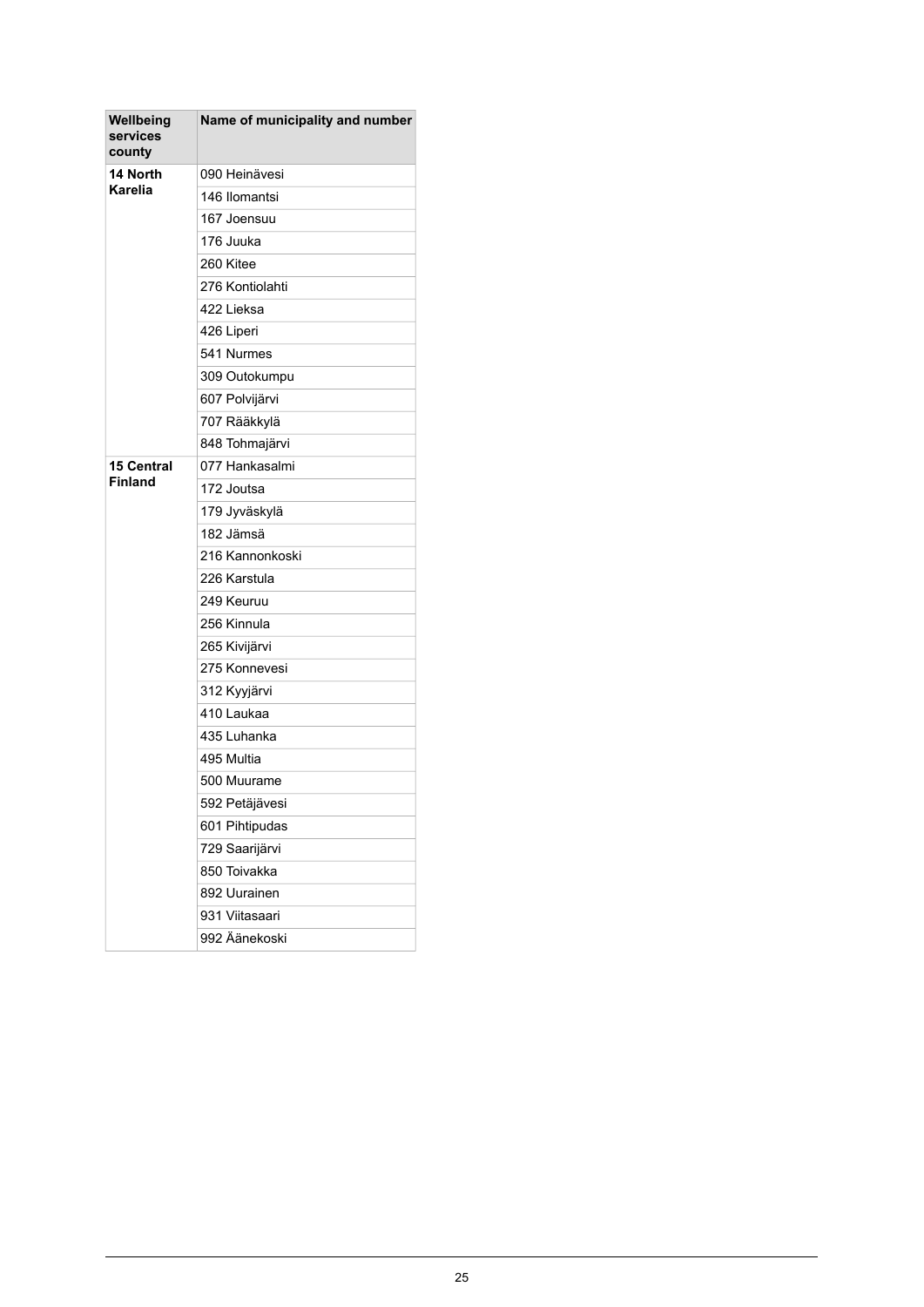| Wellbeing<br>services<br>county | Name of municipality and number |
|---------------------------------|---------------------------------|
| 16 South                        | 005 Alajärvi                    |
| Ostrobothnia                    | 010 Alavus                      |
|                                 | 052 Evijärvi                    |
|                                 | 145 Ilmajoki                    |
|                                 | 151 Isojoki                     |
|                                 | 152 Isokyrö                     |
|                                 | 218 Karijoki                    |
|                                 | 232 Kauhajoki                   |
|                                 | 233 Kauhava                     |
|                                 | 300 Kuortane                    |
|                                 | 301 Kurikka                     |
|                                 | 403 Lappajärvi                  |
|                                 | 408 Lapua                       |
|                                 | 743 Seinäjoki                   |
|                                 | 759 Soini                       |
|                                 | 846 Teuva                       |
|                                 | 934 Vimpeli                     |
|                                 | 989 Ähtäri                      |
| 17                              | 231 Kaskinen                    |
| Ostrobothnia                    | 280 Korsnäs                     |
|                                 | 287 Kristinestad                |
|                                 | 288 Kronoby                     |
|                                 | 399 Laihia                      |
|                                 | 440 Larsmo                      |
|                                 | 475 Malax                       |
|                                 | 499 Korsholm                    |
|                                 | 545 Närpes                      |
|                                 | 599 Pedersöre                   |
|                                 | 598 Jakobstad                   |
|                                 | 893 Nykarleby                   |
|                                 | 905 Vaasa                       |
|                                 | 946 Vöyri                       |
| <b>18 Central</b>               | 074 Halsua                      |
| Ostrobothnia                    | 217 Kannus                      |
|                                 | 236 Kaustinen                   |
|                                 | 272 Kokkola                     |
|                                 | 421 Lestijärvi                  |
|                                 | 584 Perho                       |
|                                 | 849 Toholampi                   |
|                                 | 924 Veteli                      |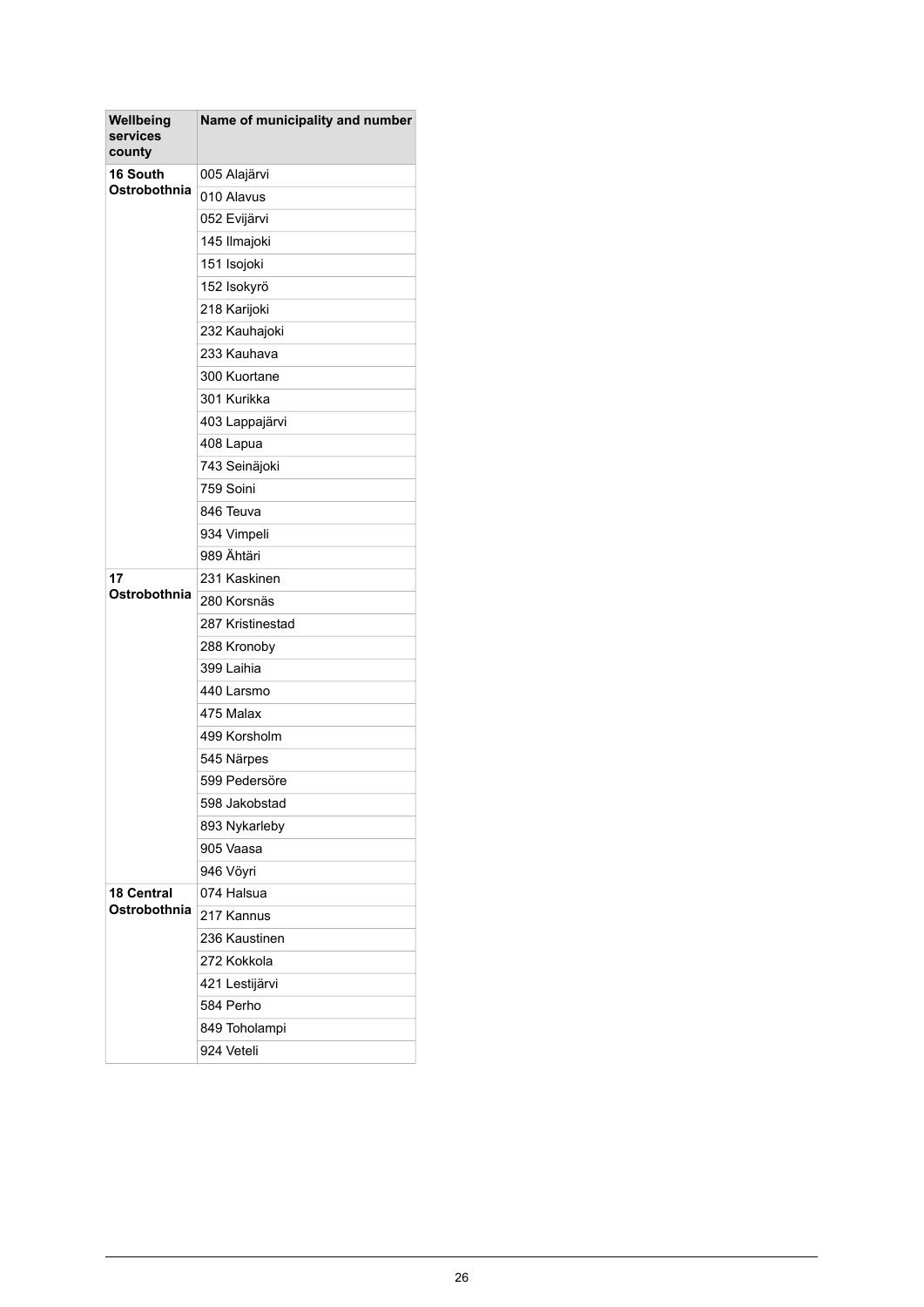| Wellbeing<br>services<br>county | Name of municipality and number |
|---------------------------------|---------------------------------|
| 19 North                        | 009 Alavieska                   |
| Ostrobothnia                    | 069 Haapajärvi                  |
|                                 | 071 Haapavesi                   |
|                                 | 072 Hailuoto                    |
|                                 | 139 li                          |
|                                 | 208 Kalajoki                    |
|                                 | 244 Kempele                     |
|                                 | 305 Kuusamo                     |
|                                 | 317 Kärsämäki                   |
|                                 | 425 Liminka                     |
|                                 | 436 Lumijoki                    |
|                                 | 483 Merijärvi                   |
|                                 | 494 Muhos                       |
|                                 | 535 Nivala                      |
|                                 | 563 Oulainen                    |
|                                 | 564 Oulu                        |
|                                 | 615 Pudasjärvi                  |
|                                 | 625 Pyhäjoki                    |
|                                 | 626 Pyhäjärvi                   |
|                                 | 630 Pyhäntä                     |
|                                 | 678 Raahe                       |
|                                 | 691 Reisjärvi                   |
|                                 | 746 Sievi                       |
|                                 | 748 Siikajoki                   |
|                                 | 791 Siikalatva                  |
|                                 | 832 Taivalkoski                 |
|                                 | 859 Tyrnävä                     |
|                                 | 889 Utajärvi                    |
|                                 | 785 Vaala                       |
|                                 | 977 Ylivieska                   |
| 20 Kainuu                       | 105 Hyrynsalmi                  |
|                                 | 205 Kajaani                     |
|                                 | 290 Kuhmo                       |
|                                 | 578 Paltamo                     |
|                                 | 620 Puolanka                    |
|                                 | 697 Ristijärvi                  |
|                                 | 765 Sotkamo                     |
|                                 | 777 Suomussalmi                 |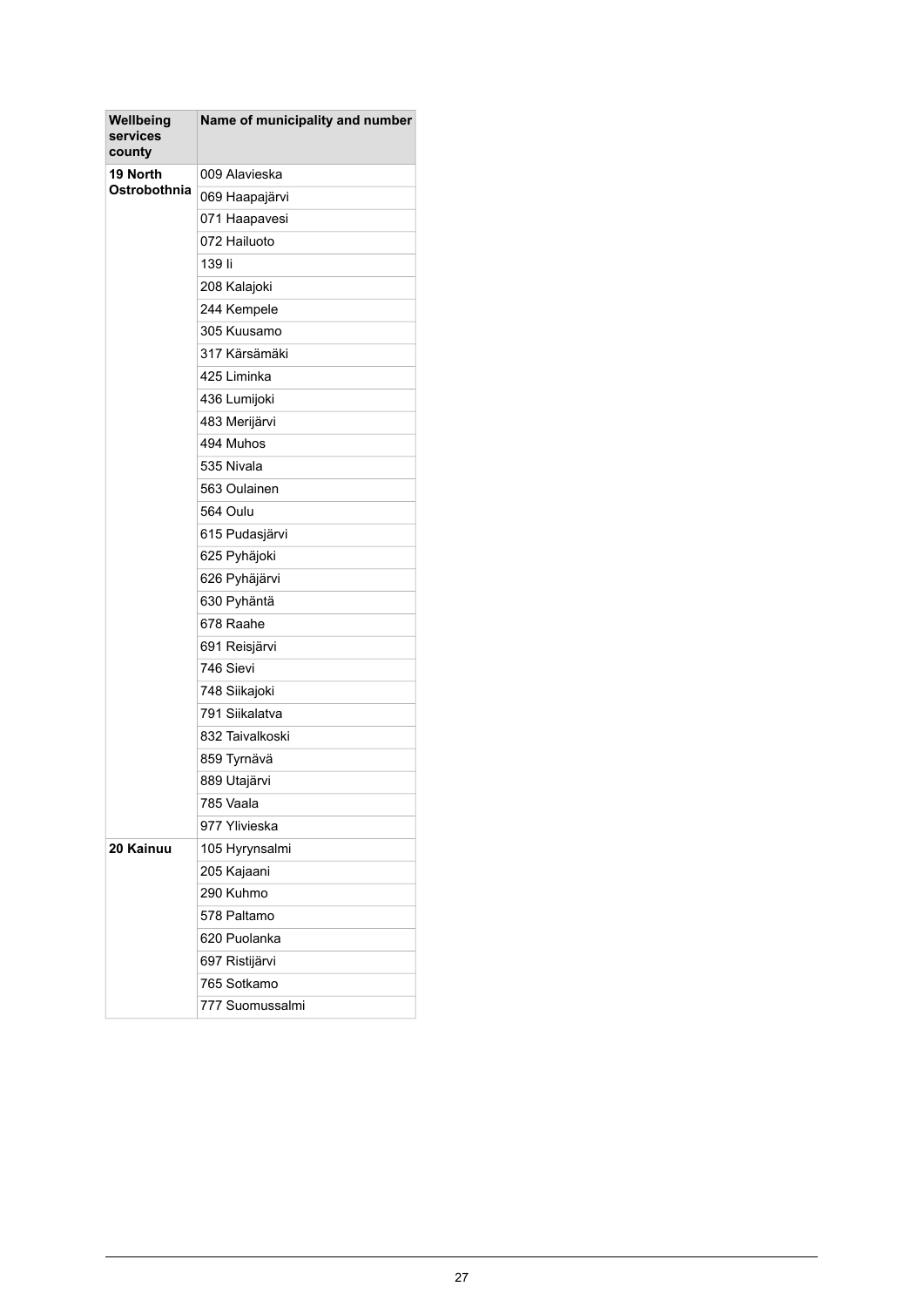| Wellbeing<br>services<br>county | Name of municipality and number |
|---------------------------------|---------------------------------|
| 21 Lapland                      | 047 Enontekiö                   |
|                                 | 148 Inari                       |
|                                 | 240 Kemi                        |
|                                 | 320 Kemijärvi                   |
|                                 | 241 Keminmaa                    |
|                                 | 261 Kittilä                     |
|                                 | 273 Kolari                      |
|                                 | 498 Muonio                      |
|                                 | 583 Pelkosenniemi               |
|                                 | 854 Pello                       |
|                                 | 614 Posio                       |
|                                 | 683 Ranua                       |
|                                 | 698 Rovaniemi                   |
|                                 | 732 Salla                       |
|                                 | 742 Savukoski                   |
|                                 | 751 Simo                        |
|                                 | 758 Sodankylä                   |
|                                 | 845 Tervola                     |
|                                 | 851 Tornio                      |
|                                 | 890 Utsjoki                     |
|                                 | 976 Ylitornio                   |

## 7. Coherence and consistency/uniformity and documentation

The Ministry of Justice publishes exhaustive information about different elections and the national candidate register and election result data on its web pages([www.vaalit.fi](http://www.vaalit.fi)). The statistics on advance voters published by the Ministry of Justice differ from Statistics Finland's statistics on advance voters, because they are defined on different grounds:

- The Ministry of Justice counts the number of advance voters from the number of those entitled to vote, whereas
- Statistics Finland counts the number of advance voters from the number of all persons who voted.

The classifications used in the statistics can be found on Statistics Finland's web pages.